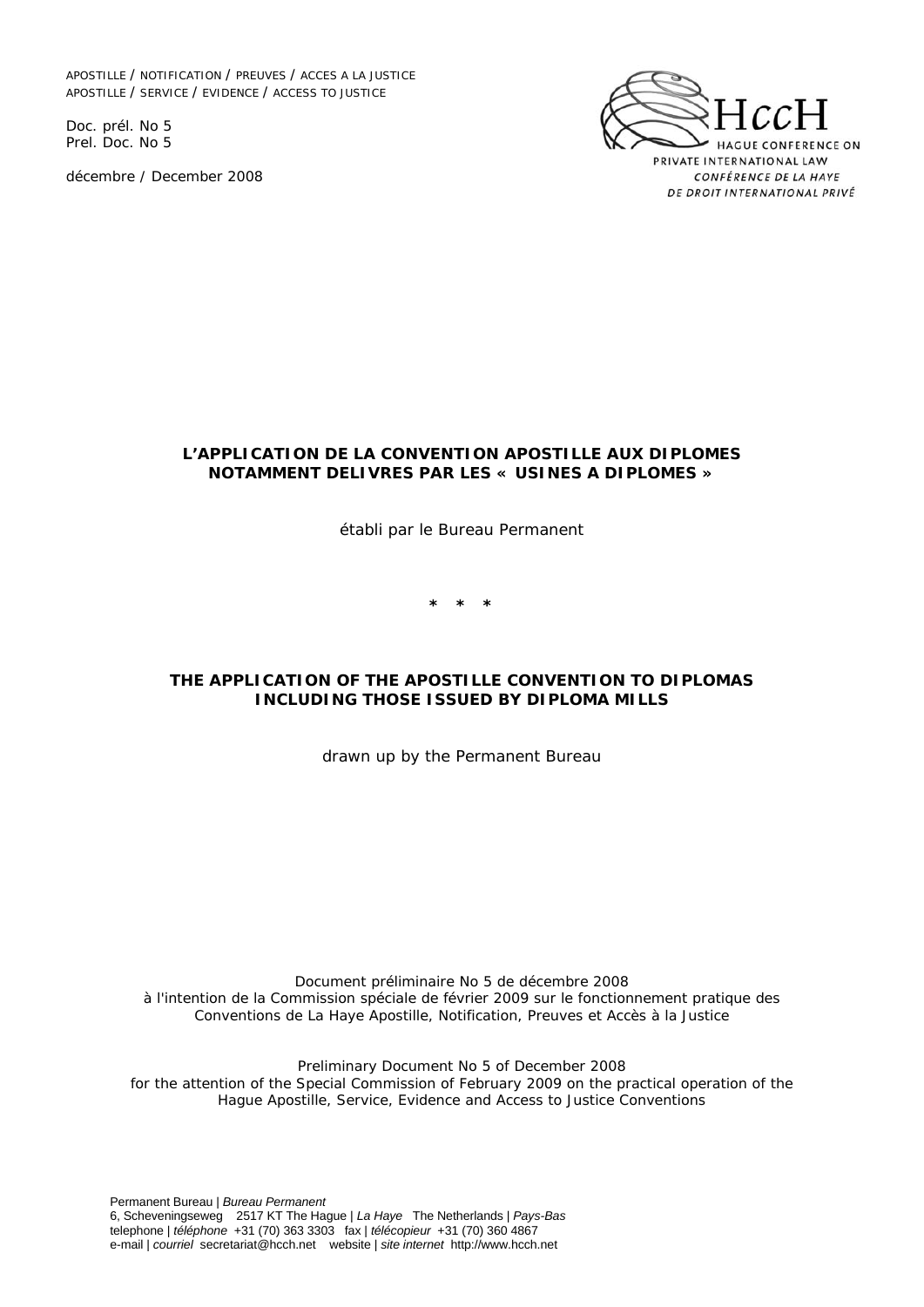### **L'APPLICATION DE LA CONVENTION APOSTILLE AUX DIPLOMES NOTAMMENT DELIVRES PAR LES « USINES A DIPLOMES »**

*établi par le Bureau Permanent* 

**\* \* \*** 

#### **THE APPLICATION OF THE APOSTILLE CONVENTION TO DIPLOMAS INCLUDING THOSE ISSUED BY DIPLOMA MILLS**

*drawn up by the Permanent Bureau*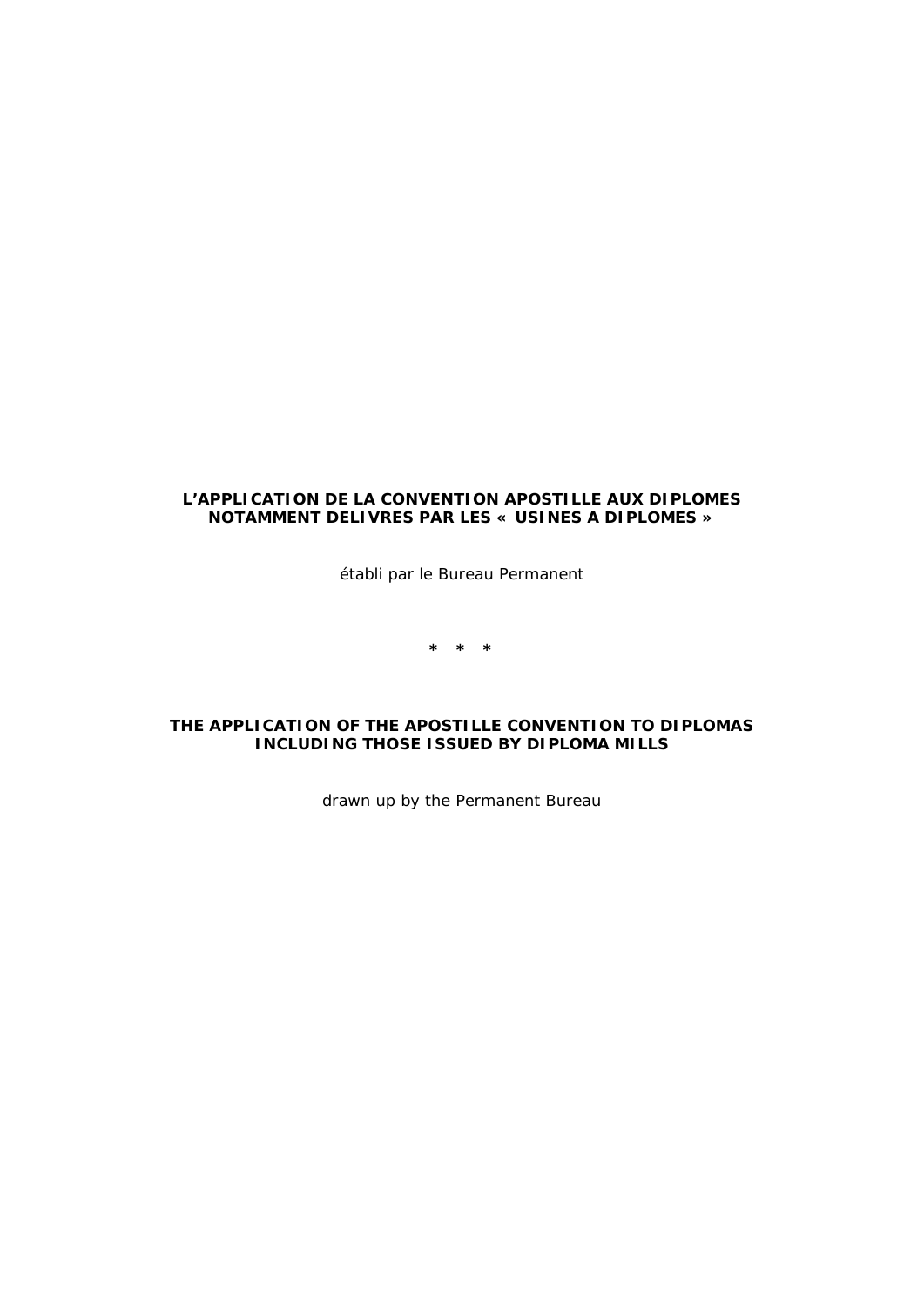# **TABLE OF CONTENTS**

| $\mathbf{L}$ |                                                                                                    |  |
|--------------|----------------------------------------------------------------------------------------------------|--|
| $\Pi$ .      |                                                                                                    |  |
| Α.           |                                                                                                    |  |
| В.           |                                                                                                    |  |
| $C$ .        |                                                                                                    |  |
| D.           |                                                                                                    |  |
| III.         |                                                                                                    |  |
| А.           |                                                                                                    |  |
| <b>B.</b>    |                                                                                                    |  |
|              | On the basis of whether the issuing institution is considered public or private 9<br>$\mathbf 1$ . |  |
|              | On the basis of legal recognition of an institution or a course of study  10<br>2.                 |  |
| $C_{\cdot}$  |                                                                                                    |  |
|              | 1.                                                                                                 |  |
|              | 2.                                                                                                 |  |
| IV.          |                                                                                                    |  |
| Α.           |                                                                                                    |  |
| В.           |                                                                                                    |  |
|              | $\mathbf{1}$ .                                                                                     |  |
|              | 2.                                                                                                 |  |
|              | 3.                                                                                                 |  |
|              | 4.                                                                                                 |  |
| V.           |                                                                                                    |  |
| Α.           |                                                                                                    |  |
| В.           |                                                                                                    |  |
|              |                                                                                                    |  |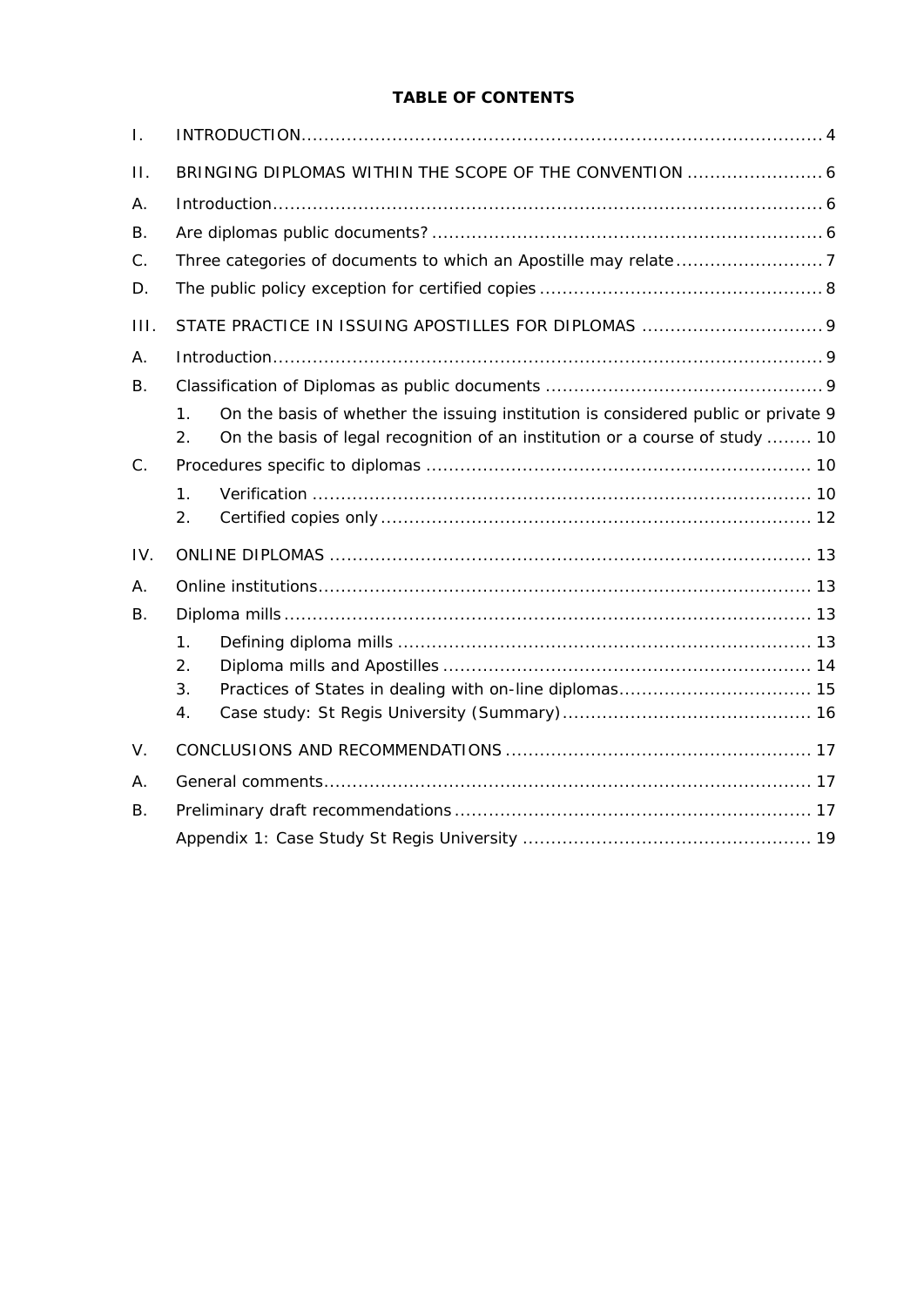### <span id="page-3-0"></span>**I. INTRODUCTION**

1. This document examines the specific issues which arise from the application of the Apostille Convention to diplomas and other educational documents,  $1$  including those issued by diploma mills.  $2$  These issues merit discussion at the Special Commission meeting on the practical operation of the Apostille (and Evidence, Service and Access to Justice) Conventions to be held in The Hague in February 2009. This document seeks to inform those discussions.

2. Documents issued by educational institutions constitute one of the most common requests for an Apostille<sup>[3](#page-3-3)</sup> and the rate of request continues to increase. Diplomas are usually presented in foreign countries for one of three reasons: to attain either educational, work or migration opportunities. They are presented as recognition of prior education in order to obtain, for example, postgraduate positions, employment and various kinds of visas (such as skilled migrant or student visas). Both the value of qualifications and the volume of their use has increased along with the international mobility of qualified professionals.

3. The information provided in this document is mainly based on previous work of the Permanent Bureau, in particular the *2005 Questionnaire on Diplomas and other education documents within the framework of the Apostille Convention* (hereinafter 2005 Questionnaire) which received 28 responses outlining practice in relation to the issuance of Apostilles to diplomas. [4](#page-3-4) However, this working document does not seek to be a comprehensive overview of all relevant State practice. Nor does it deal with the actual recognition of diplomas as this goes beyond the scope of the Apostille Convention.<sup>[5](#page-3-5)</sup>

4. The increasing prevalence of diploma mills represents one of the most sensitive and complicated issues to have arisen as a result of the application of the Apostille Convention to diplomas. Whilst the term is difficult to define, diploma mills can be characterised as institutions which issue diplomas as a result of payment rather than the academic requirements usually associated with such a qualification. Diploma mills often issue diplomas that are not worth the paper on which they are written. These institutions often attempt to legitimise the documents they issue through the application of an Apostille. Diploma mills themselves encourage the use of Apostilles with their qualifications as they supposedly lend an air of legality and validity to the diploma.<sup>[6](#page-3-6)</sup> This

<span id="page-3-1"></span><sup>&</sup>lt;sup>1</sup> For the purposes of this document the term "diploma" covers all documents issued by an educational institution. Such documents include, but are not limited to: certificates (of attendance and achievement), grades, academic reports, diplomas, transcripts, degrees, professional certifications, records, primary, secondary and tertiary qualifications.

<span id="page-3-2"></span><sup>&</sup>lt;sup>2</sup> For a full discussion of Diploma Mills, please see below at IV.B.<br><sup>3</sup> See responses by States to Question 8 of the Questionneire r

<span id="page-3-3"></span>See responses by States to Question 8 of the Questionnaire relating to the *Hague Convention of 5 October*  1961 Abolishing the Requirement of Legalisation for Foreign Public Documents (Apostille Convention), Prel. Doc. No 3 of August 2008 (hereinafter 2008 Questionnaire). 2008 Questionnaire and Responses available in the "Apostille Section" of the Hague Conference website at < www.hcch.net >. 4

<span id="page-3-4"></span><sup>&</sup>lt;sup>4</sup> 2005 Questionnaire and Responses available in the "Apostille Section" of the Hague Conference website at < www.hcch.net >.

<span id="page-3-5"></span><sup>&</sup>lt;sup>5</sup> Whilst the Apostille Convention does not deal with recognition of diplomas there are several Conventions that do so, *e.g.*, the *UNESCO Convention of 21 December 1979 on the Recognition of Studies, Diplomas and Degrees concerning Higher Education in the States belonging to the Europe Region*; the *Council of Europe and UNESCO Convention of 11 April 1997 on the Recognition of Qualifications concerning Higher Education in the European Region*; the *UNESCO International Convention of 17 December 1976 on the Recognition of Studies,* 

<span id="page-3-6"></span>*Diplomas and Degrees in Higher Education in the Arab and European States bordering on the Mediterranean.* 6 A number of institutions which advertise on the internet and appear to be diploma mills offer to have Apostilles added to diplomas and transcripts, often at highly inflated prices. See for example Princely International University which offer "Apostils" [sic] as part of their accreditation, available at < http://www.princelyiu.org/accreditation.php > (last consulted 29 October 2008).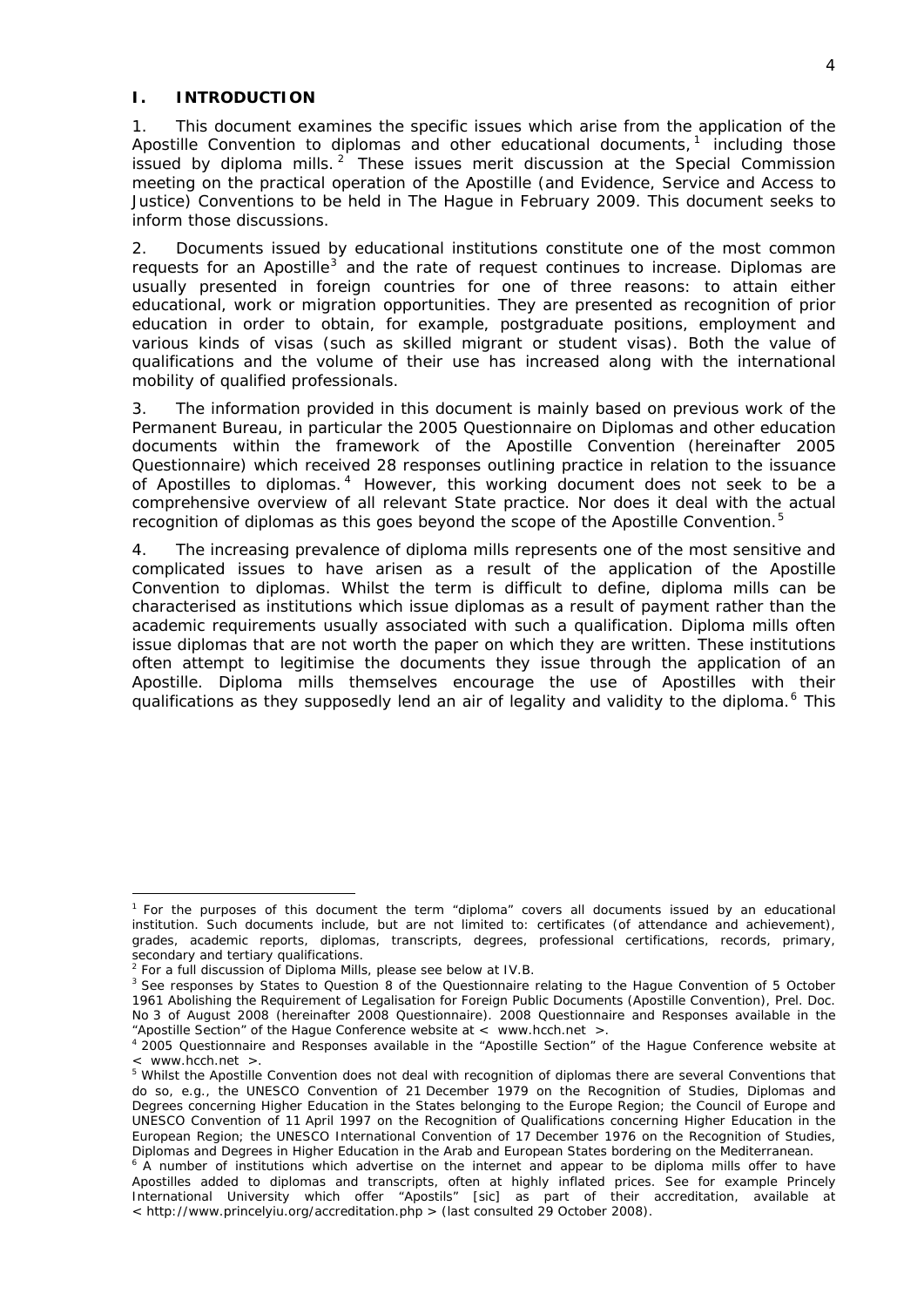is despite the fact that in most of these cases all the Apostille does is authenticate a subsequent certification issued by a notary or equivalent authority, confirming that the copy of the diploma is indeed a true copy of the original diploma. In such cases the Apostille does not "look through the certification" and does not relate to the diploma itself (see the discussion below at [II.C](#page-6-0)). There is a clear risk that such practices may eventually undermine the effectiveness and therefore the successful operation of the Apostille Convention.

5. Significant concerns have been raised by the way in which fraudulent qualifications are being used to manipulate migration systems and obtain visas such as student or highly skilled visas and thus gain entry to a country on a false basis. Particularly troubling is the possible use of diploma mill qualifications to circumvent migration controls, possibly by potential terrorists.[7](#page-4-0) Equally problematic is the use of fraudulent qualifications used to gain promotions and pay raises.<sup>[8](#page-4-1)</sup> Following the closure of one of the largest diploma mills, St Regis University,  $9$  it was discovered that government employees had gained promotions on the basis of fraudulent qualifications.<sup>10</sup>

6. This document sets out the framework for the application of the Convention to diplomas. It then analyses, to the extent possible, existing State practice on the subject. It also examines the specific problems presented by diploma mills within the context of the Convention. The document concludes with a number of suggestions for recommendations to be discussed by the Special Commission in February 2009. The Permanent Bureau hopes that these proposals will assist the discussions of the Special Commission and eventually facilitate and clarify the application of the Apostille Convention to diplomas.

<span id="page-4-0"></span><sup>7</sup> D. J. Schemo, "Diploma Mill Concerns Extend Beyond Fraud", 29 June 2008, *New York Times*, available at < www.nytimes.com/2008/06/29/us/29diploma.html > (last consulted 28 October 2008).

<span id="page-4-1"></span><sup>&</sup>lt;sup>8</sup> C. Johnson, "Credentialism and the Proliferation of Fake Degrees: The Employer Pretends to Need a Degree; [The Employee Pretends to Have One"](http://papers.ssrn.com/sol3/papers.cfm?abstract_id=925243), *Hofstra Labor & Employment Law Journal*, Vol. 23, 2006, Ohio State Public Law Working Paper Series No 79, Center for Interdisciplinary Law and Policy Studies Working Paper Series No 52.

<span id="page-4-2"></span><sup>&</sup>lt;sup>9</sup> See summary at IV.B.4 and Case Study (Appendix 1).

<sup>10</sup> S. Chan, "Report Says 14 in Fire Dept. Used Fake Degrees", 1 February 2007, *New York Times*, available at < www.nytimes.com/2007/02/01/nyregion/01fire.html > (last consulted 17 November 2008); City of New York Department of Investigation, DOI Statement on the discipline of 14 FDNY members for submitting bogus degrees in an attempt to earn promotions or appointments, 7 September 2007, available at < www.nyc.gov/html/doi/pdf/pr63fdnystatement\_9082007.pdf > (last consulted 31 October 2008). At least 64 Government Employees were found to have questionable degrees see D. Carnevale, "Senators Call for a Crackdown on Diploma Mills", 12 May 2004, *The Higher Education Chronicle*, available at < http://chronicle.com/daily/2004/05/2004051203n.htm > (last consulted 29 November 2008).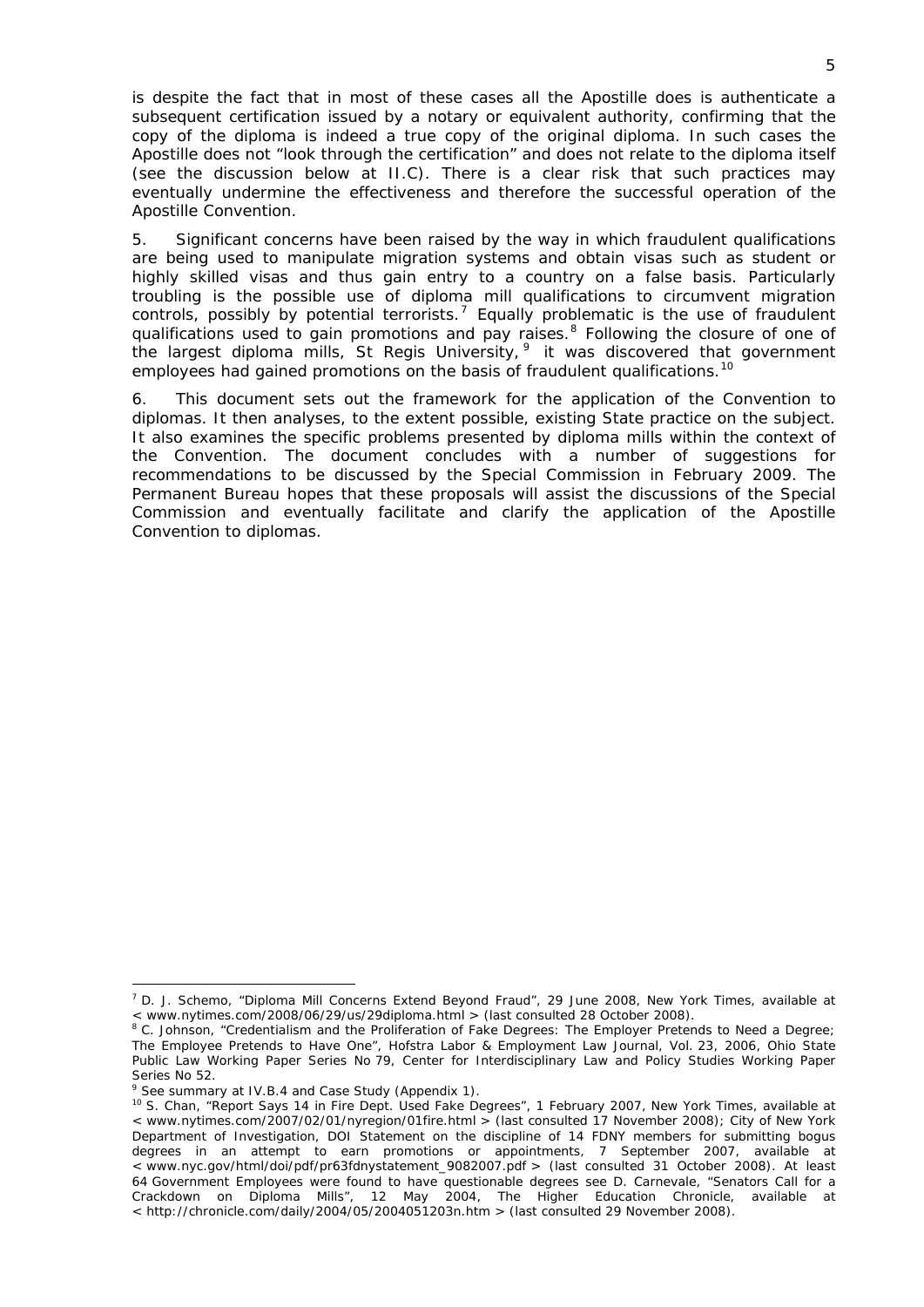#### <span id="page-5-0"></span>**II. BRINGING DIPLOMAS WITHIN THE SCOPE OF THE CONVENTION**

#### <span id="page-5-1"></span>**A. Introduction**

7. This section explains how the Apostille Convention applies in relation to diplomas. The following is based on two fundamental principles of the Apostille Convention: that the Convention applies only to *public* documents (see below at [B](#page-5-2)) and that the Convention applies to both *originals* of public documents and *certified copies* of documents (see below at [C](#page-6-0)). At the outset, however, it is appropriate to recall the *limited effect of an Apostille*. An Apostille certifies only the authenticity of the signature, the capacity in which the person who signed the document has acted and, where appropriate, the identity of the seal or stamp which the document bears (Art. 3).[11](#page-5-3) *Most importantly, the effect of an Apostille does not extend to the content of the public document to which it relates.* The general public is not always aware of the limited effect of Apostilles and diploma mills in particular seek to exploit this ignorance.

#### <span id="page-5-2"></span>**B. Are diplomas public documents?**

8. As set out in Article 1, the Apostille Convention applies only to public documents.<sup>[12](#page-5-4)</sup> Whilst the Convention does not provide a definition of "public documents", it does provide a general, non-exhaustive list of categories of documents which are deemed to be public documents under the Convention (Art. 1(2)). Diplomas are not a category in their own right. However, the procedure under the Convention is that the law of the State of origin of the document presented for an Apostille determines whether it is public or not and thus whether the Convention applies. Accordingly, a Competent Authority of a State of origin may affix an Apostille to any document, including a diploma, *which is a public document under its domestic law*. An Apostille may not be rejected on the basis that the underlying document (diploma) is not a public document under the law of the State of Destination. It is strongly recommended that applicants consult with the Competent Authority/ies designated by the State of Origin as to whether or not a diploma may be apostillised.<sup>[13](#page-5-5)</sup>

9. Diplomas that are not considered public documents under the law of the State of origin may not be apostillised. However, it often occurs that such diplomas are subsequently certified by a notary (or another equivalent authority) who merely confirms that the copy of the "private"<sup>[14](#page-5-6)</sup> diploma is indeed a true copy of the original. This subsequent certification undoubtedly constitutes a public document and, as such, may be apostillised (see the discussion of certified copies below). In such situations the Apostille does not "look through" the certification to the underlying document. However, as all

-

*b)* administrative documents;

<span id="page-5-3"></span><sup>&</sup>lt;sup>11</sup> See also Conclusion and Recommendation No 22 of the 2003 Special Commission on the practical operation of the Apostille Convention. The Conclusions and Recommendations of the 2003 Special Commission are available in the "Apostille Section" of the Hague Conference website at < www.hcch.net >. 12 Art. 1 reads as follows:

<span id="page-5-4"></span>

 <sup>&</sup>quot;The present Convention shall apply to public documents which have been executed in the territory of one Contracting State and which have to be produced in the territory of another Contracting State.

For the purposes of the present Convention, the following are deemed to be public documents:

*a)* documents emanating from an authority or an official connected with the courts or tribunals of the State, including those emanating from a public prosecutor, a clerk of a court or a processserver ("*huissier de justice*");

*c)* notarial acts;

*d)* official certificates which are placed on documents signed by persons in their private capacity, such as official certificates recording the registration of a document or the fact that it was in existence on a certain date and official and notarial authentications of signatures. However, the present Convention shall not apply:

*a*) to documents executed by diplomatic or consular agents;<br>*b*) to administrative documents dealing directly with commercial or customs operations."

<span id="page-5-5"></span><sup>&</sup>lt;sup>13</sup> A comprehensive listing of all Competent Authorities under the Convention is available in the "Apostille Section" of the Hague Conference website, at < www.hcch.net >. 14 *I.e.*, a diploma not considered a public document under Art. 1. of the Convention.

<span id="page-5-6"></span>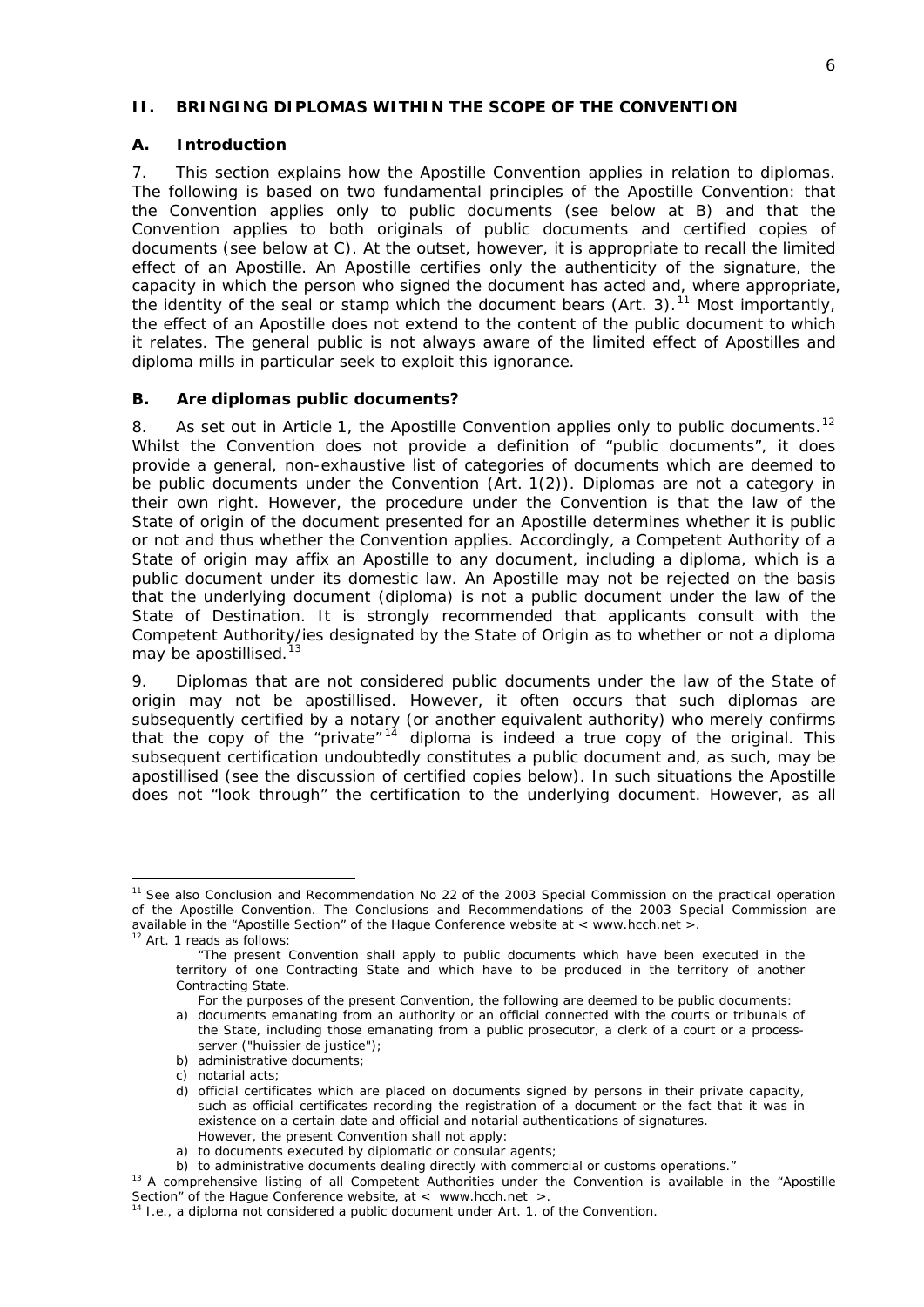documents (the Apostille, the certification and the diploma) remain attached together it is easy to see how people might assume that the Apostille relates to the diploma and not the intermediate certification. This is another mistaken assumption that is exploited by diploma mill operators (see below at [IV.B.2](#page-13-0)).

## <span id="page-6-0"></span>**C. Three categories of documents to which an Apostille may relate**

10. It is clear that the Convention applies to original public documents. Whether or not the Convention applies to copies is a more complex issue. The application of the Convention to copies of public documents was discussed at the 2003 Special Commission and Conclusion and Recommendation No  $11^{15}$  $11^{15}$  $11^{15}$  concluded that the Convention applies to copies of public documents presented as *certified* copies.[16](#page-6-2)

11. There are two important points to be drawn from this outcome of the Special Commission. First, the Convention does not apply to *simple* copies [17](#page-6-3) of documents. States do not seem to regard simple copies as public documents (at least not under the Convention);<sup>[18](#page-6-4)</sup> this applies to simple copies of *any* document, be it public or otherwise, including diplomas. Secondly, there is an important distinction which must be made in the case of *certified* copies. Depending on the circumstances, the subsequent Apostille may relate either to (i) the *copied public document itself* (as opposed to the certification) or to (ii) the *certification* which states that the copy of the document is a true copy<sup>[19](#page-6-5)</sup> (as opposed to the copied document itself). In this second case, the copied document may be public or not.

- 12. Thus, an Apostille may relate to any of the following documents:
	- 1) An original public document
	- 2) A certified copy of a public document
	- 3) A certification issued by a notary or another competent person or authority which confirms that the copy of the document, regardless of whether it is public, is a genuine copy.

13. It is crucial, therefore, that it be absolutely clear to everybody which document the Apostille relates to. However, we note that it is not always clear to applicants, receiving authorities, and sometimes even the issuing Competent Authority which document the Apostille relates to and this distinction must be made clear.

14. The issue of certified copies is particularly pertinent to diplomas as people are often supplied with only one original document which they prefer to retain; or the original document may be retained by the issuing authority who issue only copies. Equally, some States prefer or even insist upon certified copies. It is rare that people are willing to submit their original diploma for an Apostille and then to a foreign authority. Equally relevant is the use of certified copies in relation to diploma mill qualifications. An official looking certificate may be issued to a copy of a diploma mill qualification, and then subsequently issued with an Apostille, without anyone having ever verified the signature on, let alone the contents of, the diploma. The addition of seals, certificates and

<span id="page-6-1"></span><sup>&</sup>lt;sup>15</sup> Conclusion and Recommendation No 11 of the 2003 Special Commission. "Regarding the application of an Apostille to a certified copy of a public document, the Special Commission concluded that Article 1 of the Convention applies. Individual States, however, may decline to issue an Apostille to a certified copy of a document on the grounds of public policy."

<span id="page-6-2"></span><sup>&</sup>lt;sup>16</sup> A *certified* copy is a reproduction of a public document that has been compared to the original, and issued with a certificate by a public authority, such as a notary, indicating that the reproduction is a genuine copy of the original. The certification in no way refers to the contents of the copied document.<br>
<sup>17</sup> *Simple* copies are mere reproductions without any kind of certification.<br>
<sup>18</sup> This conclusion is confirmed by numerous respo

<span id="page-6-3"></span>

<span id="page-6-4"></span>

<span id="page-6-5"></span>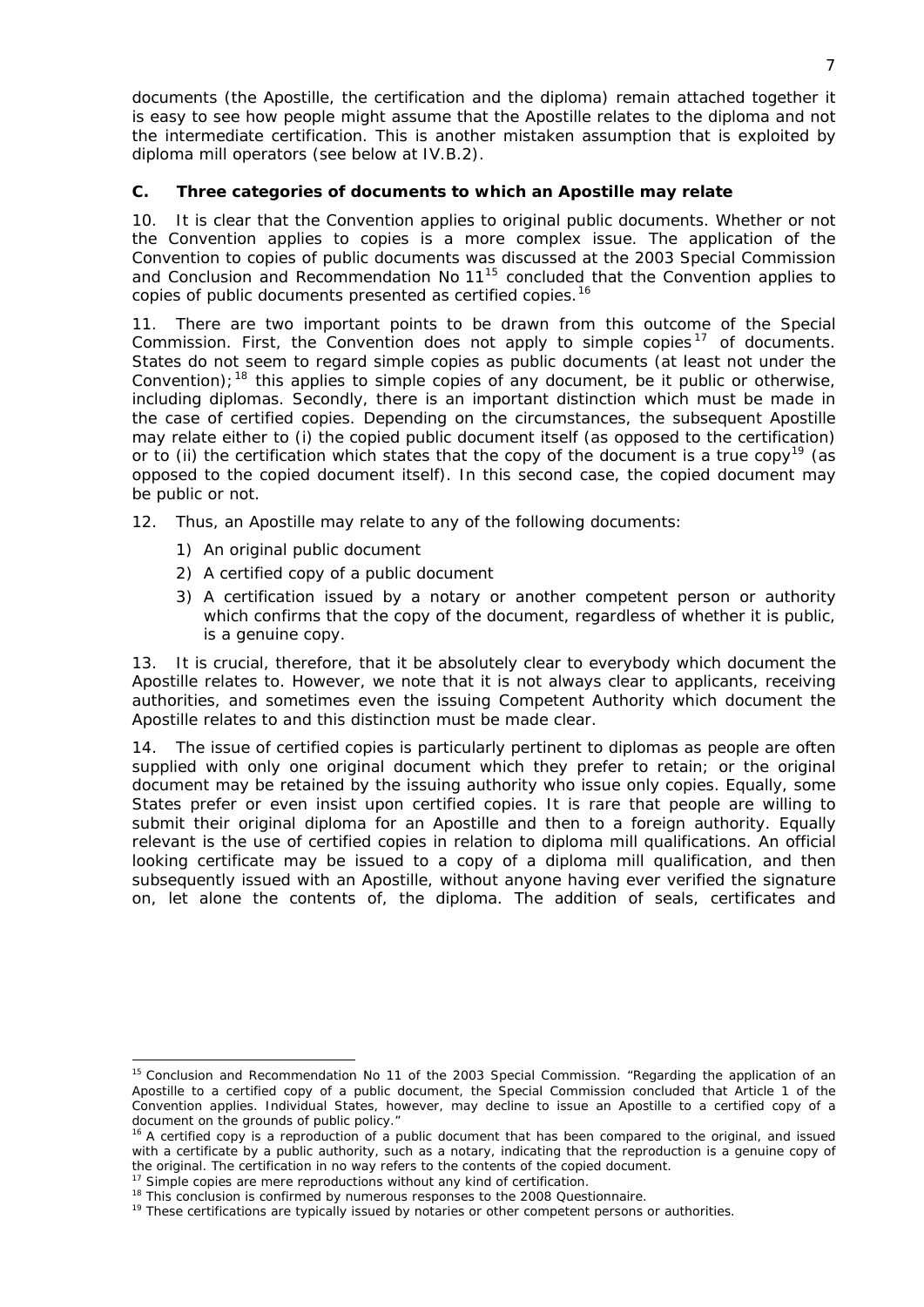Apostilles lends credibility to these documents in the eyes of those who are unaware of what is actually being certified.

## <span id="page-7-0"></span>**D. The public policy exception for certified copies**

15. The last sentence of Conclusion and Recommendation No 11 of the 2003 Special Commission maintains that a State "may decline to issue an Apostille to a certified copy of a document on the grounds of public policy." The question of whether or not a certified copy of a diploma would fall within the public policy exception was expressly considered in the 2005 Questionnaire. The majority of States' responses indicated that they do *not* consider certified copies to constitute a public policy exception and added that they issue Apostilles for certified copies of diplomas.<sup>[20](#page-7-1)</sup> However some States advised that they subject certified copies of diplomas to certain restrictions, such as verification, before issuing an Apostille.<sup>[21](#page-7-2)</sup>

16. Japan, on the other hand, indicated that it considers certified copies of diplomas to be within the public policy exception; Slovakia also indicated that it only issues Apostilles for original diplomas. Two States recommended that Apostilles be affixed to the original diploma or that guidelines should be prepared for the issuance of Apostilles to certified copies of diplomas. [22](#page-7-3) Another State advised that the issue has not yet arisen but nevertheless the public policy exception is very rarely applied in practice.<sup>[23](#page-7-4)</sup> It is clear that most States issue Apostilles for certified copies of diplomas and that in this case Apostilles may, albeit mistakenly, lend credibility to contents of a diploma which have never been reviewed.

<span id="page-7-1"></span><sup>&</sup>lt;sup>20</sup> Responses of Andorra, Belgium, Czech Republic, France, Germany, Hungary, Italy, Liechtenstein, Monaco, New Zealand, South Africa, Sweden, Switzerland, Trinidad and Tobago, Ukraine and the United States of America (Arkansas, Oklahoma and South Dakota) to the 2005 Questionnaire.

<span id="page-7-3"></span><span id="page-7-2"></span><sup>&</sup>lt;sup>21</sup> Response of Bulgaria and Estonia to the 2005 Questionnaire. Practice of the United Kingdom, see note 40. <br><sup>22</sup> Responses of Slovenia and Turkey to the 2005 Questionnaire.<br><sup>23</sup> Response of Finland to the 2005 Question

<span id="page-7-4"></span>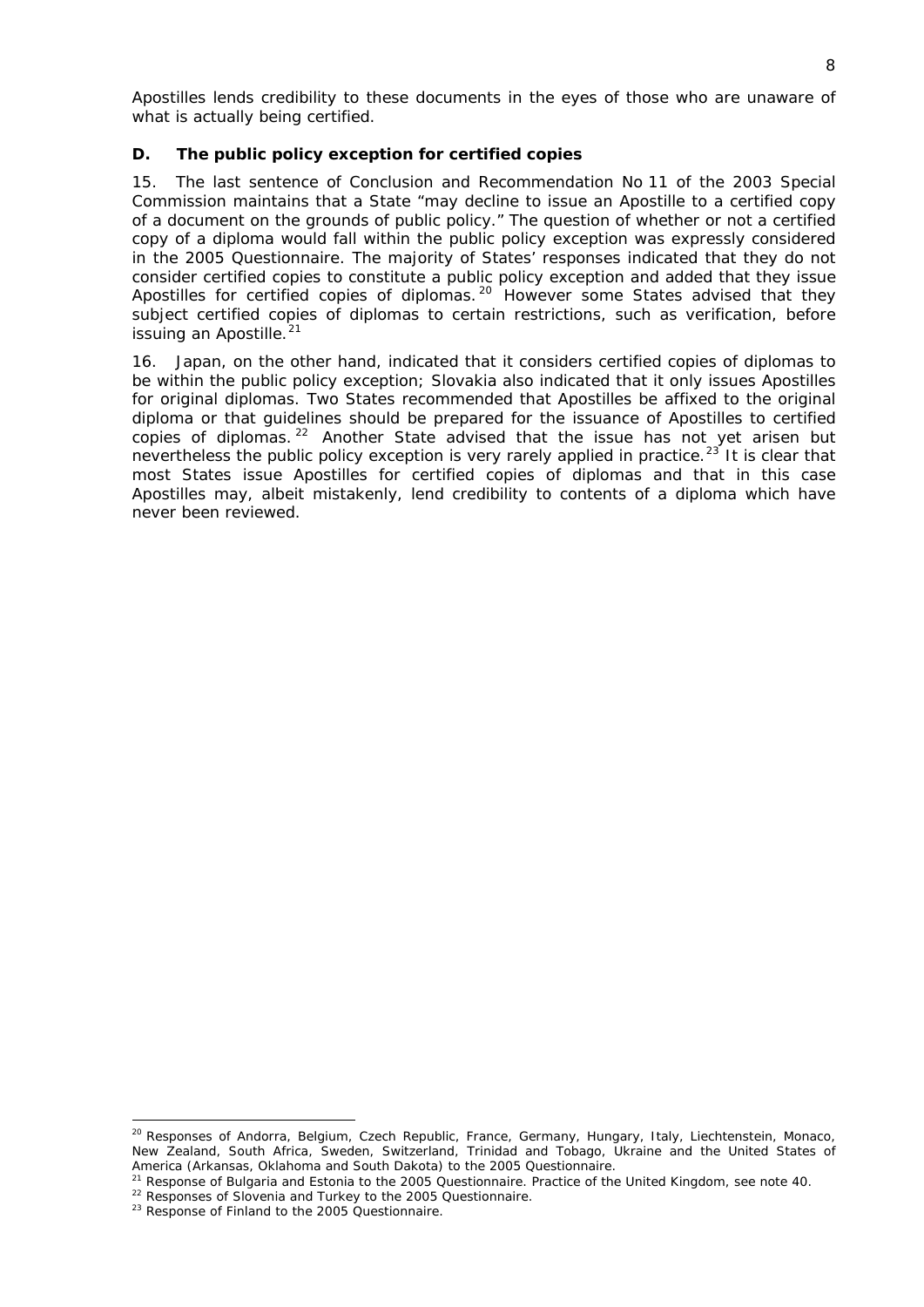#### <span id="page-8-0"></span>**III. STATE PRACTICE IN ISSUING APOSTILLES FOR DIPLOMAS**

#### <span id="page-8-1"></span>**A. Introduction**

17. We note that neither the 2005 Questionnaire nor our own research into States' practices allows the Permanent Bureau to draw definitive conclusions about any trends in State practice, as such practice is too divergent. However this section will review the available information regarding State practice and will attempt to categorise such State practice. There are two broad categories of State practice that can be distinguished.<sup>[24](#page-8-4)</sup> First, there are States that have not put into place specific procedures for issuing Apostilles to diplomas; these States continue to issue Apostilles on the basis of whether or not the diploma is a public document, without any assessment of the contents of the diploma (see below at B.). On the other hand, there are States that have established a specific procedure for the issuance of an Apostille for diplomas. This procedure is not primarily designed to characterise the diploma as public or private; rather, the main focus is on the *content* of the diploma. If all the conditions of a valid diploma are fulfilled, the latter is certified by a designated authority and becomes eligible for an Apostille (see below at C.).

## <span id="page-8-2"></span>**B. Classification of Diplomas as public documents**

18. There are two broad categories of State practice when it comes to classifying a diploma as public: some States only look at the *public or private nature of the institution* that issued the diploma (see the discussion below at 1), others verify whether the institution and/or the course of study offered are *legally recognised by an educational authority* (see the discussion below at 2). Under both these approaches, Apostilles can only be issued for diplomas from public or otherwise recognised institutions; diplomas from private or non-recognised institutions cannot be apostillised directly.<sup>[25](#page-8-5)</sup>

#### **1. On the basis of whether the issuing institution is considered public or private**

<span id="page-8-3"></span>19. On the basis of the 2005 Questionnaire, the following States responded that they make the distinction between public or private educational institutions: Andorra, Finland, Germany, Japan, Monaco, New Zealand, Sweden, Switzerland and Turkey. One State acknowledged that they have only a few private educational institutions;  $26$  and another indicated that its Competent Authorities have never been presented with diplomas issued by private educational institutions.<sup>[27](#page-8-7)</sup>

20. One State indicated that if the Competent Authority does not have a sample of the signature or seal of the issuing public educational institution, a notarial certification would be required.<sup>[28](#page-8-8)</sup> Another indicated that if they do not possess a sample they would request further information from the regional departments of education.<sup>[29](#page-8-9)</sup>

<span id="page-8-4"></span><sup>&</sup>lt;sup>24</sup> The practices of some States defy categorisation as they use aspects of all systems, depending on the nature of the diploma.

<span id="page-8-5"></span> $^{25}$  Only a certification issued by a notary (or other authority) indicating that the copy of the diploma is a true copy of the original could be issued with an Apostille. Again, however, the Apostille would not relate to the diploma itself, only to the certification.<br><sup>26</sup> Response of Finland to the 2005 Questionnaire.

<span id="page-8-6"></span>

<span id="page-8-8"></span>

<span id="page-8-9"></span>

<span id="page-8-7"></span><sup>&</sup>lt;sup>27</sup> Response of Sweden to the 2005 Questionnaire.<br><sup>28</sup> Response of Turkey to the 2005 Questionnaire.<br><sup>29</sup> Response of Ukraine to the 2005 Questionnaire.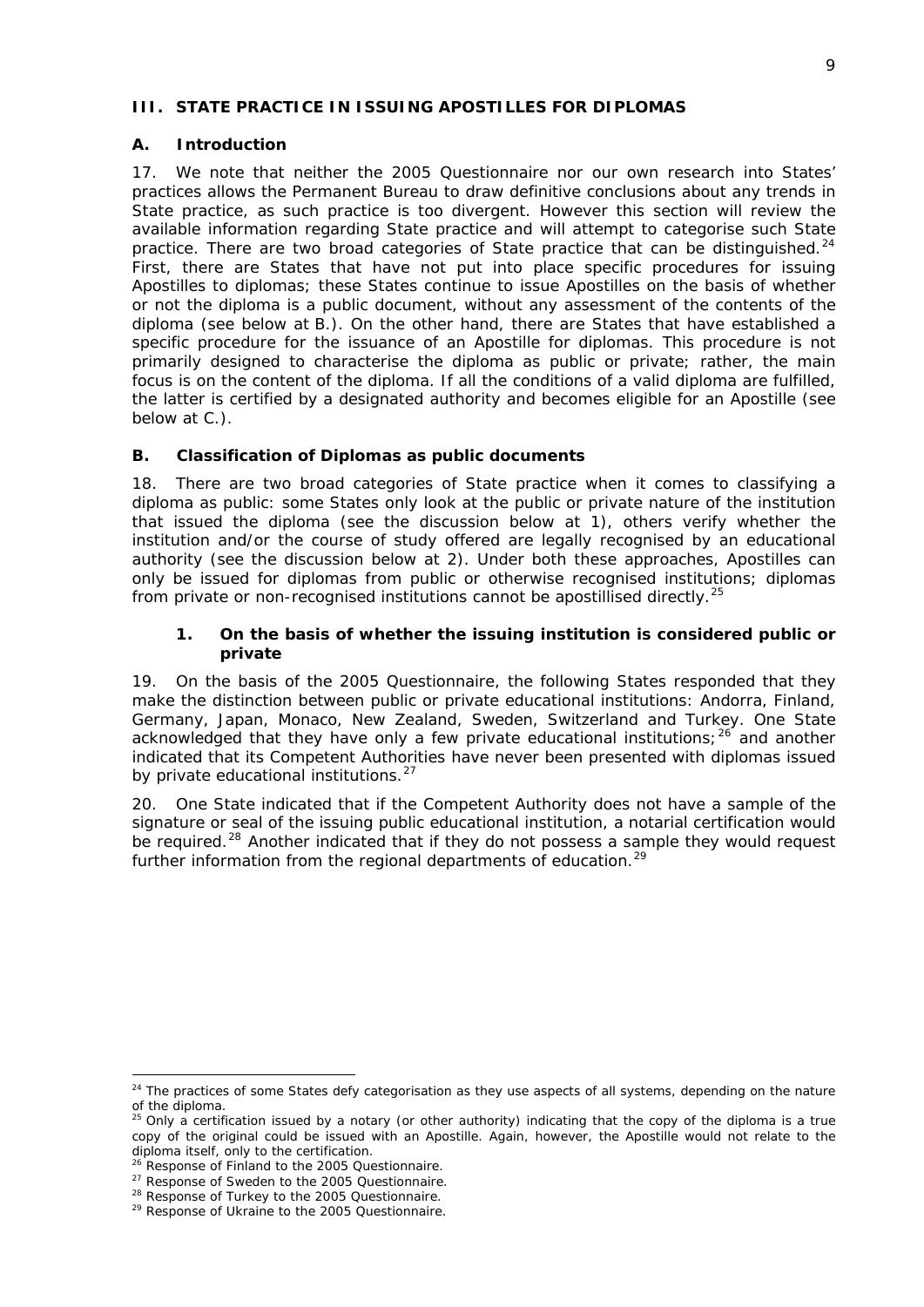21. Based on the responses to 2005 Questionnaire, it would appear that this traditional approach of looking at the public or private nature of the institution that issued the diploma is no longer applied rigorously, and indeed was never so in some States. Given the rise in both private institutions and mixed institutions (*e.g.*, "private" institutions which largely benefit from public subsidies and/or whose academic program is duly accredited or otherwise recognised by the relevant State authorities; "public" institutions which offer private programmes which may not be recognised by the relevant State authorities), States have had to develop new methods of dealing with diplomas. Some States consider all educational institutions which have been either publically recognised (*e.g.*, accredited) or had their courses of study recognised (*e.g.*, public approval of syllabi) entitled to issue public diplomas which may be apostillised directly. Some States continue to regard private institutions as issuing diplomas which cannot be considered public documents, and thus, cannot be apostillised. Some States will never directly issue an Apostille to a diploma, only to a related certificate issued by the relevant public authority, such as a notary.

# **2. On the basis of legal recognition of an institution or a course of study**

<span id="page-9-0"></span>22. Some States consider diplomas to be public documents when issued by an accredited and/or legally recognised educational institution. Equally, programs of study may be recognised and approved, meaning that diplomas resulting from these programs are considered public documents.<sup>[30](#page-9-3)</sup> Under this approach, there is no further certification requirement for the diploma and, thus, Apostilles relate directly to the diploma.

23. In response to the 2005 Questionnaire, France, Estonia, Slovenia, Slovakia and Trinidad and Tobago indicated that they favoured the approach of recognising an institution. Malaysia, answering in its capacity as a non-Contracting State, indicated that it would in all likelihood consider diplomas issued by accredited public and private higher educational institutions to be public documents according to its domestic law.

24. States follow different practices to verify whether an educational institution or a study program is accredited. This may involve merely comparing the institution issuing the diploma to a list of accredited and therefore publically recognised, institutions. A few States indicated that their Ministry of Education keeps the lists of the accredited educational institutions within their State.<sup>[31](#page-9-4)</sup> Further, one State advised that the government has exclusive control over titles, educational results and grades.<sup>[32](#page-9-5)</sup> One State advised that it has designated its Ministry of Education and Science as a Competent Authority and has compiled a comprehensive list, published by executive decree, of all educational documents to which an Apostille can be issued.<sup>[33](#page-9-6)</sup>

## <span id="page-9-1"></span>**C. Procedures specific to diplomas**

### **1. Verification**

<span id="page-9-2"></span>25. Some States have developed a practice whereby the content, as opposed to merely the origin, of the diploma is verified by an educational authority, such as the Ministry of Education or another agency. If satisfied with its verification, this authority would then issue a certificate which is then submitted along with the diploma to the Competent

<sup>-</sup>

<span id="page-9-6"></span><span id="page-9-5"></span><span id="page-9-4"></span>

<span id="page-9-3"></span><sup>&</sup>lt;sup>30</sup> Response of Slovenia to the 2005 Questionnaire.<br><sup>31</sup> Responses of France and Slovakia to the 2005 Questionnaire.<br><sup>32</sup> Response of France to the 2005 Questionnaire.<br><sup>33</sup> Response of Ukraine: Decree of the Cabinet of Mi Education Documents and other Scholastic Degrees and issued by educational and scientific institutions.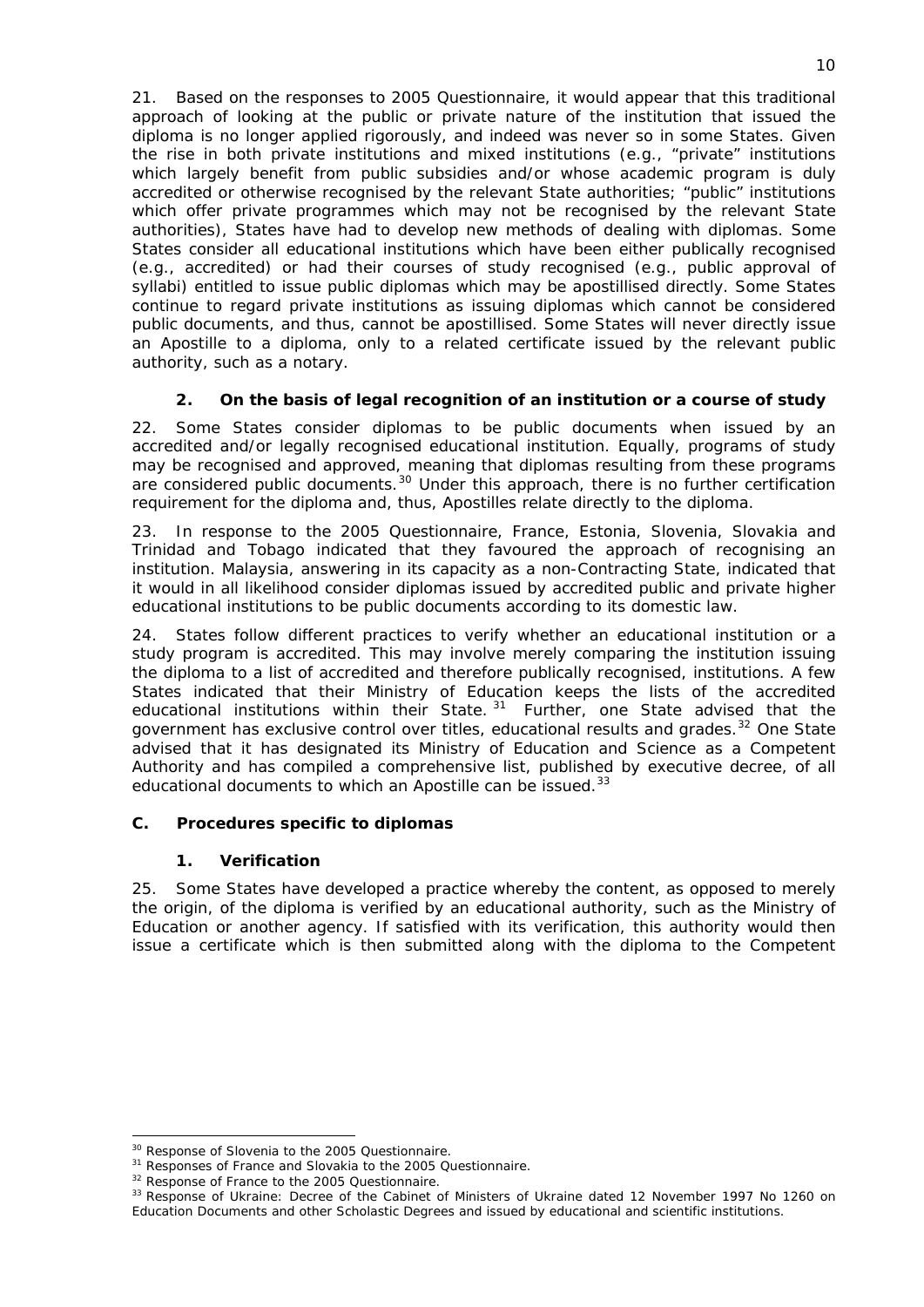Authority which will issue an Apostille for the certificate issued by the educational authority. According to the responses to the 2005 Questionnaire, Bulgaria, the Czech Republic, Hungary and Italy have implemented this practice. Some States indicated that even if they make a distinction between public or private educational institutions, they require all diplomas, even those issued by public institutions, to be certified by another authority before issuing an Apostille.<sup>[34](#page-10-0)</sup>

26. In some States, the educational authority is also the Competent Authority – thus the verification and the issuance of the Apostille are performed by the same authority. This system seems to be particularly pertinent where these cumulative tasks are performed by the Ministry of Education.<sup>3</sup>

27. Estonia, and presumably other States, not only accredit the institution issuing the diploma but also the program to which the diploma pertains. In this case the accreditation more closely resembles verification, as the diploma presented for an Apostille is checked against the accredited program. Some States have started to develop databases such as lists of graduates and the qualifications obtained. The development of such databases would allow for verification by receiving entities other than official authorities, such as employers.

28. The Permanent Bureau is also aware of the practice adopted by the Netherlands where the content of original Dutch diplomas is verified by the *Informatie Beheer Groep*  (IB-Groep) on behalf of the Dutch Ministry of Education, Culture and Science.<sup>[36](#page-10-2)</sup> Neither the IB-Groep nor the Ministry is a Competent Authority for the purposes of the Convention; thus, after verification the Apostille must be issued by a separate authority (*i.e.*, the *Rechtbank* (District Court) in Groningen). The Apostille relates to the certificate of verification issued by the IB-Groep, not to the diploma. Some of the other States which use a system of accreditation also separate the accreditation authority from the Competent Authority under the Apostille Convention.<sup>[37](#page-10-3)</sup>

29. In all cases, the Competent Authorities are not authorised to issue Apostilles for diplomas unless the diploma has been previously certified by the relevant educational authority. Nevertheless, even under a scheme of verification certified copies may be used to circumvent the procedure, as an Apostille may be issued for the certification, without any verification of the contents. However specific rules may be put in place to prevent this practice.

30. Whilst this system has significant advantages (in particular where the Ministry of Education performs both the certification and the issuance of an Apostille), it is not always clear whether the subsequent Apostille relates to the certificate or the underlying diploma itself.

<span id="page-10-1"></span><span id="page-10-0"></span><sup>&</sup>lt;sup>34</sup> The responses of Belgium and Switzerland (but only as a matter of practice) to the 2005 Questionnaire.<br><sup>35</sup> See responses of Estonia, Slovakia, Trinidad and Tobago and Ukraine to the 2005 Questionnaire.<br><sup>36</sup> Addition

<span id="page-10-2"></span><sup>&</sup>lt; www.ib-groep.nl/InternationalVisitirs/Diploma\_assessment/Going\_abroad/s20\_legalizing.asp >(last consulted 4 December 2008).

<span id="page-10-3"></span><sup>&</sup>lt;sup>37</sup> The United States of America has adopted a system of accreditation, in which institutions are recognised after being reviewed for quality and effectiveness. The review is carried out either by the Council on Higher Education Accreditation (CHEA – a private body) or the federal government through the United States Department of Education (USDE). Whilst at the moment this system aims to prevent consumer fraud by creating a list of accredited institutions, this system could one day be used to prevent Apostilles being issued to diplomas from diploma mills. If Competent Authorities or even notaries were obliged under domestic procedure to verify that institutions were accredited before issuing a certificate or Apostille, then the incidence of exploitation of misunderstandings of the operation of the Apostille Convention would be much reduced.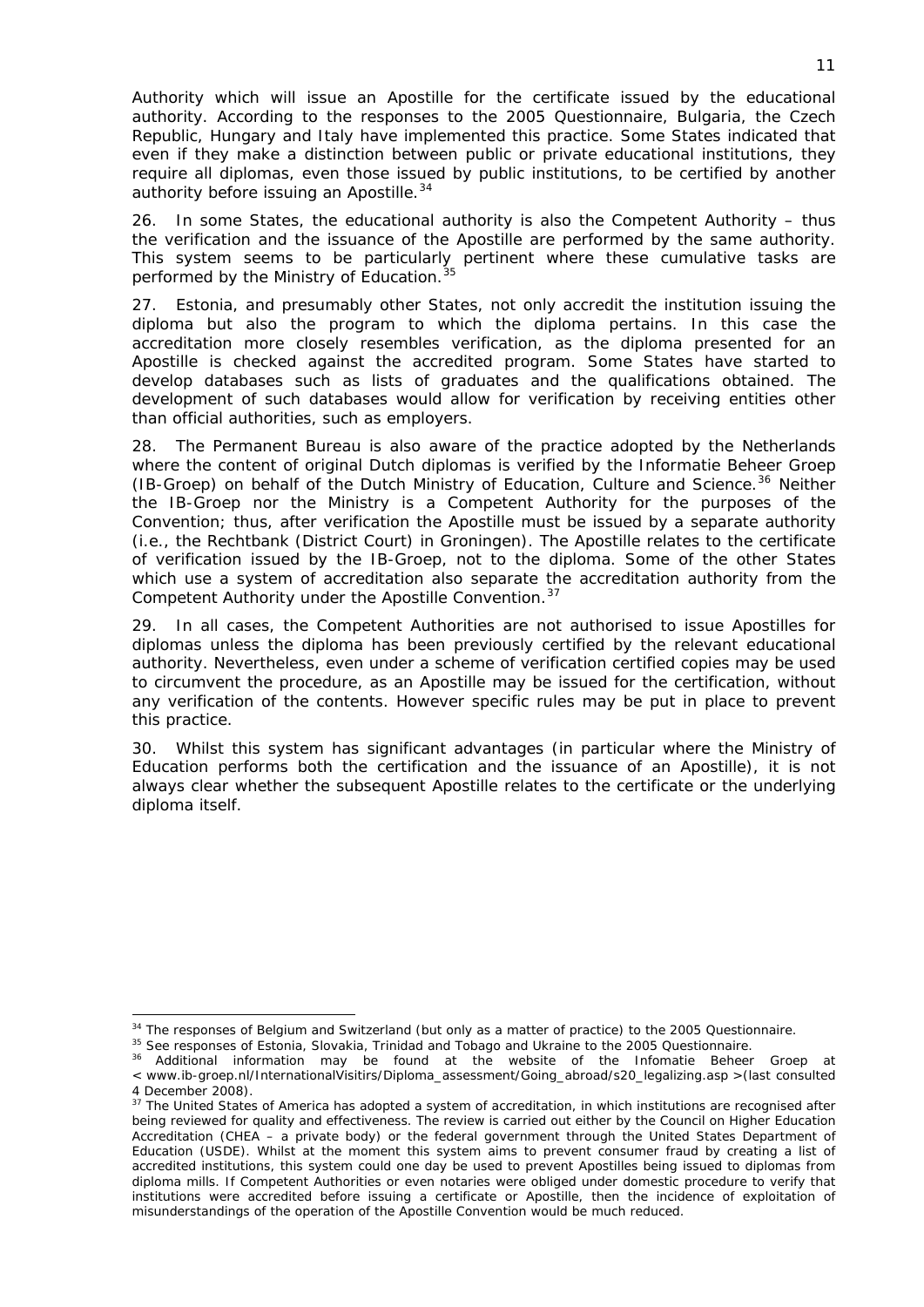### **2. Certified copies only**

31. In some States the specific procedure for issuing an Apostille to a diploma is that a certified copy must be provided, regardless of whether or not the diploma is public. The Cook Islands, Liechtenstein, Fiji, USA (Arkansas, Oklahoma and South Dakota) and South Africa have all adopted this approach. However, we note that some States will only use Apostilles for certified copies of all documents, not just diplomas.

32. New Zealand has a hybrid system, where all educational documents issued by either the Ministry of Education or the Qualifications Authority may be issued with an Apostille, as the Competent Authority can authenticate the signature and seal. For all other institutions, regardless of whether they are public or private, their diplomas must be notarized first, as copies of their signatures and seals are not kept on file. New Zealand acknowledges that they would issue an Apostille for a notarial certificate attached to a diploma issued by a diploma mill, but the situation has not yet arisen.<sup>[38](#page-11-1)</sup>

33. The system of issuing Apostilles to certified copies of diplomas can be exploited by diplomas mills, unless they are subjected to a specific regime. Some States verify certified copies; for example Bulgaria submits certified copies of diplomas to be verified and certified by an educational authority prior to the issuance of an Apostille;<sup>[39](#page-11-2)</sup> whereas the United Kingdom requires that all diplomas be certified by a notary or solicitor, the Competent Authority also verifies the validity of the issuing institution against a list of recognised institutions before issuing an Apostille relating to the notarial certification.<sup>[40](#page-11-3)</sup>

34. In this way Bulgaria and the United Kingdom prevent the situation where the use of a certified copy may be used to circumvent the verification procedure that would apply if a diploma was submitted directly.

<span id="page-11-3"></span><span id="page-11-2"></span>

<span id="page-11-1"></span><span id="page-11-0"></span><sup>&</sup>lt;sup>38</sup> 2008 Questionnaire, response of New Zealand.<br><sup>39</sup> Response of Bulgaria to the 2005 Questionnaire.<br><sup>40</sup> The UK practice is discussed in detail on the website of the Foreign and Commonwealth Office Documents (at < www.fco.gov.uk/en/about-the-fco/what-we-do/docs-and-legal-services/ >, last consulted 4 December 2008). In this website they advise that degrees, diplomas, certificates, qualifications or other awards can be legalised if they were issued by an educational establishment if it is registered at one of the following websites: the "Register of Providers" or the "Recognised Degrees" sections of the Department for Innovation website, the Universities and Skills (DIUS) website, the Scottish Qualifications Authority website, the National Database of Accredited Qualifications website, the British Accreditation Council website, the Open and Distance Learning Quality Council website, or the Association of British Language Schools website. Additionally, qualifications which are or were issued by OCR, Edexcel, Higher National Diploma, City and Guilds, National Open College Network, GNVQ or the American Study Abroad Programme in the United Kingdom can also be legalised.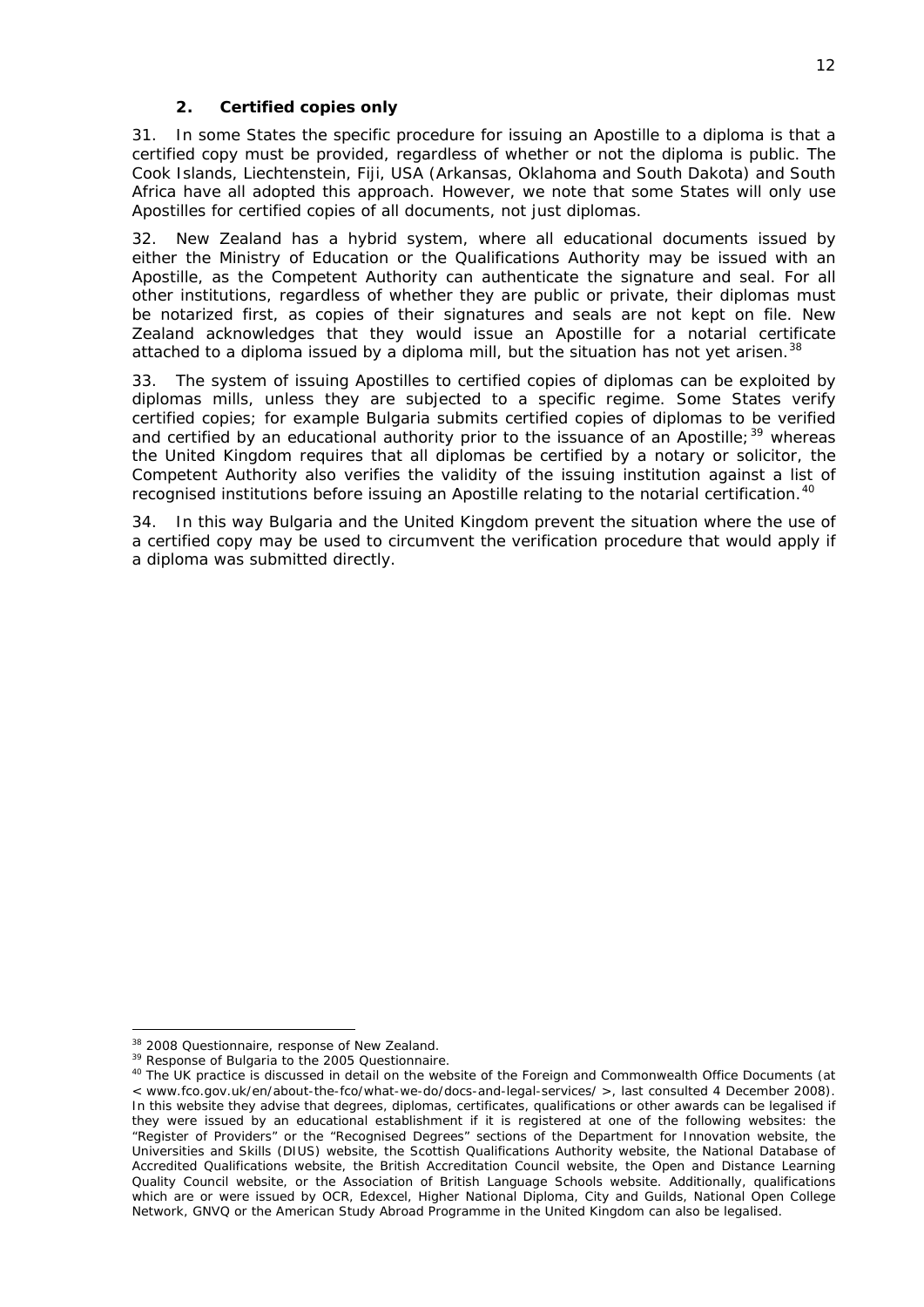### <span id="page-12-0"></span>**IV. ONLINE DIPLOMAS**

35. Online diplomas are diplomas which are granted after the completion of a course of study conducted primarily through the Internet. Despite their name, online diplomas are generally issued in paper form like any other diploma and not in electronic form.<sup>[41](#page-12-4)</sup>

## **A. Online institutions**

<span id="page-12-1"></span>36. It is important to emphasise at the outset that not all educational institutions which offer courses of study through the Internet are diploma mills. Several perfectly legitimate and well respected institutions operate distance learning operations and award valid diplomas through the Internet. There are however other institutions which essentially sell qualifications, without reference to academic requirements. It is therefore often hard for individuals to distinguish between the various online institutions and determine which ones are legitimate. $42$ 

37. Further problems are created when States are presented with diplomas from an institution that has no clear presence in their State. Online operations often have only an Internet and not a real world presence, making it nearly impossible for Competent Authorities to determine if the document originated in their State and whether they can issue an Apostille.

## <span id="page-12-2"></span>**B. Diploma mills**

-

### **1. Defining diploma mills**

<span id="page-12-3"></span>38. The term diploma mills is difficult to define and often indiscriminately used.<sup>[43](#page-12-6)</sup> As a result the term diploma mills lacks a clear consensual definition. There is little academic consensus as to what constitutes a diploma mill.<sup>[44](#page-12-7)</sup> What seems to be agreed upon are certain common traits or characteristics which give rise to a definition as listed below. Attempts to define the term are set out below.

"Diploma mill: An institution of higher education operating without supervision of a state or professional agency and granting diplomas which are either fraudulent or because of the lack of proper standards, worthless."[45](#page-12-8)

"A commercial enterprise purporting to be a legitimate institution of higher education which sells a degree or more often a variety of degrees, occasionally requiring token effort but never the scholastic work normally expected by reputable institutions."<sup>[46](#page-12-9)</sup>

<span id="page-12-4"></span><sup>&</sup>lt;sup>41</sup> Certain responses to the 2005 Questionnaire indicated that States believe the term "online diplomas" referred to electronic copies of diplomas and not diplomas issued by institutions operating primarily online. As a result, it

<span id="page-12-5"></span>is not possible to report accurately about the current practice followed in the States Parties to the Convention.<br><sup>42</sup> J. Adams and V. Eveland, "Marketing online degree programs: How do traditional-residential programs compete?", *Journal of Marketing for Higher Education.* 17:1 Spring 2007, as cited in G. Brown, *Academic qualification acceptability and authenticity: a comparative risk assessment of approaches employed by the* 

<span id="page-12-7"></span><span id="page-12-6"></span><sup>&</sup>lt;sup>43</sup> It is often used interchangeably with the term degree mill.<br><sup>44</sup> Allen Ezell and John Bear, *Degree Mills: The Billion-Dollar Industry That Has Sold Over a Million Fake Diplomas*, Amherst, NY: Prometheus Books, 2005 at p. 21; Brown, *op. cit.* (note 42), at p. 157. 45 *Webster's Third New International Dictionary*, Merriam-Webster (June 2002) available at:

<span id="page-12-8"></span>

<sup>&</sup>lt; www.aolsvc.merriam-webster.aol.com/dictionary/diploma%20mill > (last consulted 4 November 2008). Definition adopted by US Department of Education, available at:

<span id="page-12-9"></span><sup>&</sup>lt; www.ed.gov/students/prep/college/diplomamills/diploma-mills.html > (last consulted 4 November 2008). 46 W. C. Eells and H. A. Haswell, ["Academic Degrees; Earned and Honorary Degrees Conferred By Institutions of](http://library.plymouth.edu/read/112163)  [Higher Education in the United States](http://library.plymouth.edu/read/112163)", 1960, *United States Office of Education Bulletin*; No 28 at p. 53, as cited in Brown, *op. cit.* (note 42), p. 158.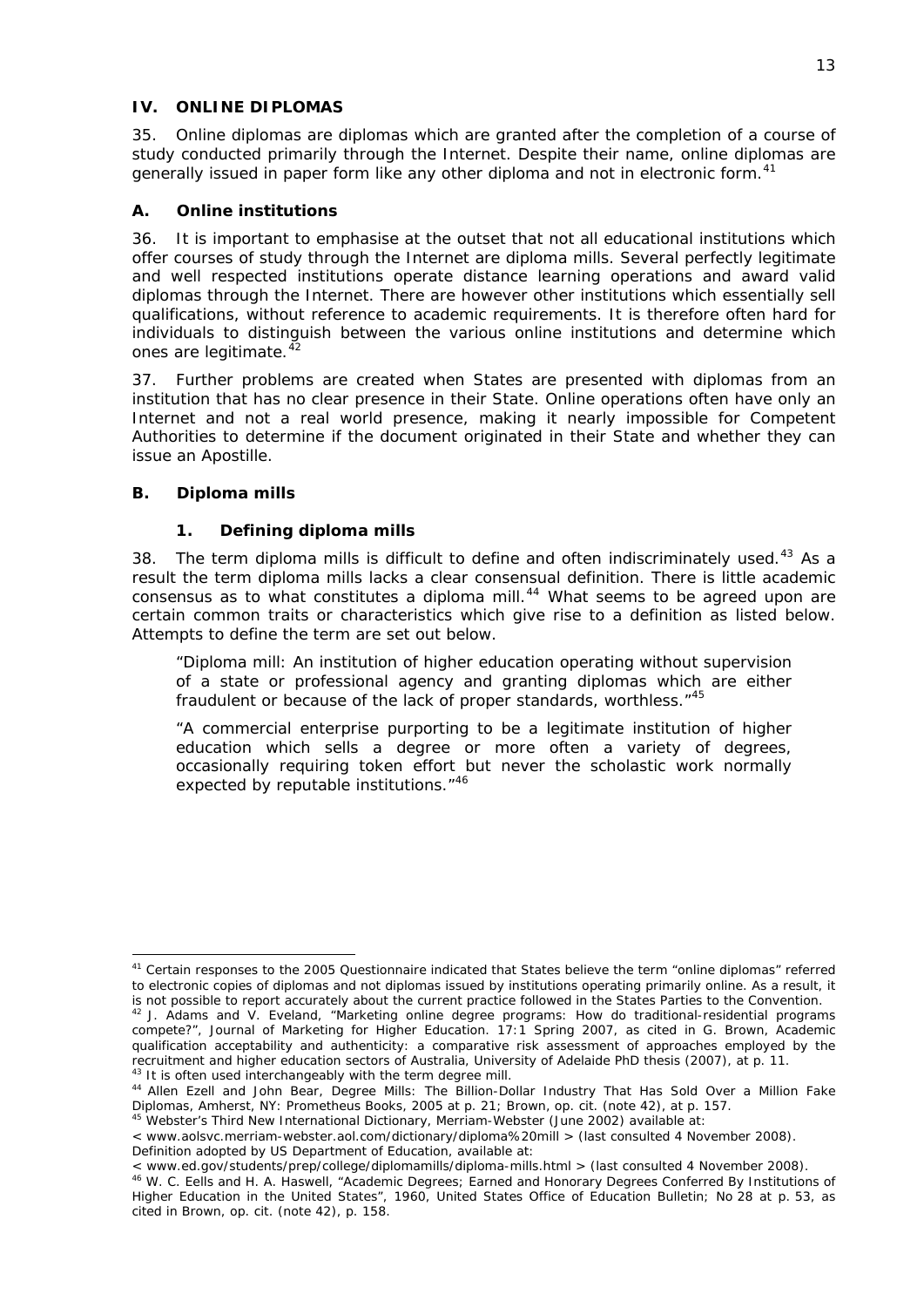39. Given that neither the academics nor the authorities have been able to agree upon a definition of diploma mills, the Permanent Bureau has compiled a list of common traits of diploma mills<sup>[47](#page-13-1)</sup> which should assist in the distinction between a valid online education provider and a diploma mill:

- they sell qualifications;
- these qualifications have significantly lower academic requirements than if they had been awarded by "official" institutions;
- life experience and unverified *curricula vitae* often constitute all of the assessment;
- operations are generally conducted through websites and correspondence rather than real world campuses;
- they are generally unauthorised or unaccredited by the appropriate agencies in the jurisdiction they operate in;
- they often emulate official providers by assuming similar names, branding, etc.;  $^{48}$  $^{48}$  $^{48}$
- they are often associated with accreditation mills which are bodies created to lend authority to diploma mills; and even occasionally own the diploma mill in question.
	- o In 2005 Ezell and Bear found there were over 200 unrecognised accreditation agencies operating around the world; <sup>[49](#page-13-3)</sup> the resulting confusion regarding accreditation has enormous potential to mislead for both academic institutions and employers into accepting qualifications of unknown quality.<sup>[50](#page-13-4)</sup>

## **2. Diploma mills and Apostilles**

<span id="page-13-0"></span>40. The experience of St Regis University (see summary below at section [4](#page-15-0) and the case study at Appendix 1) demonstrates that the Apostille Convention is being misused in an attempt to lend legitimacy to qualifications issued by diploma mills. Also, academic writings on the issues have highlighted potential fraud arising from the application of Apostilles to diplomas issued by diploma mills.

41. Bear and Bear have argued that Apostilles are often abused by some non-official providers in order to feign legitimacy.<sup>[51](#page-13-5)</sup> They demonstrate by example how the Apostille Convention might be used to lend credibility to diploma mill qualifications.

"Let's say you sit down in your kitchen and start a fake school, Godzilla University. You sell me a medical degree for a thousand dollars. You take the diploma (and the phoney transcript you just typed up) to your local Notary Public, who, for \$10, will notarize your signature (that is, compare it with the one on your driver's license and say yes, it is the same). Then you take (or send) the phoney diploma and notarized certificate to your state capital, where they will confirm that it is indeed a certificate signed by a licensed notary, relating to the diploma. And finally, you submit your packet – the fake diploma and transcript, the notarization, and the state confirmation to the

<span id="page-13-1"></span><sup>&</sup>lt;sup>47</sup> For a more comprehensive listing of characteristics, see for example the website of the US Council for Higher Education Accreditation CHEA at < www.chea.org/degreemills/default.htm > (last consulted 4 December 2008). 48 H. A. Spille and D. W. Stewart, "The New Breed of Diploma Mills: Numerous, Tough, and Aggressive", (1985) *Educational Record*, v66 n2 pp. 16-22; G. Brown, *op. cit.* (note 42), at p. 154. <sup>49</sup> Ezell and Bear, *op. cit.* (note 44).<br><sup>50</sup> Brown, *op. cit.* (note 42), at p. 16. 51 *Ibid.*, at p. 259.

<span id="page-13-3"></span><span id="page-13-2"></span>

<span id="page-13-5"></span><span id="page-13-4"></span>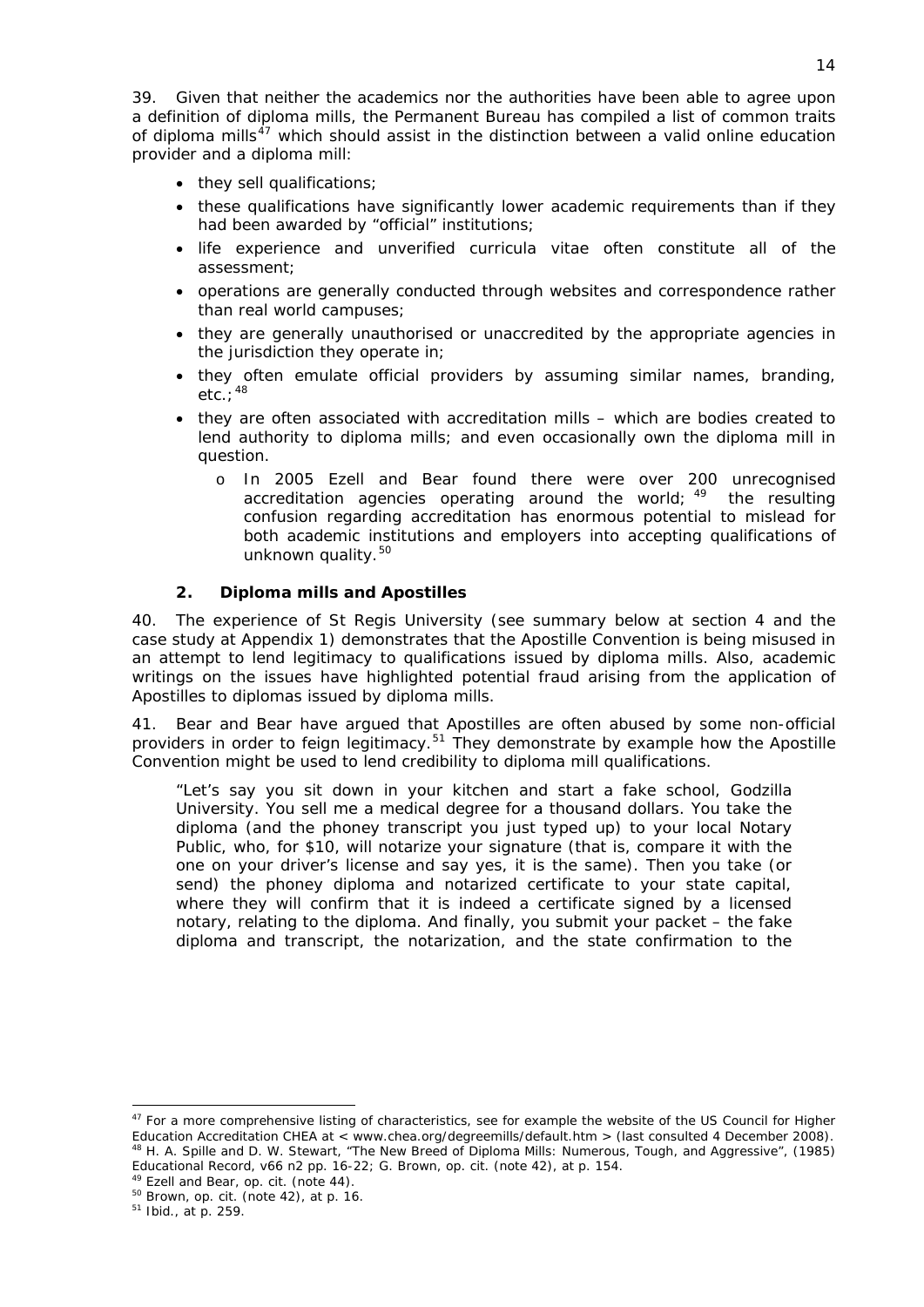federal government (Department of State or an embassy) and they will issue the Apostille or authentication."<sup>[52](#page-14-1)</sup>

42. What makes this particularly worrisome is that a number of purported degree mills use the application of an Apostille as evidence of their legitimacy as an educational institution, and to gain credibility. In essence, the application of an Apostille to notarized copies of diploma mill diplomas is used as a selling point.

"An Apostille service is also provided, designed to legitimize, validate and essentially 'authenticate' the purchased documents."<sup>[53](#page-14-2)</sup>

43. To those familiar with the operation of the Apostille Convention this is clearly not the effect of an Apostille, as it only authenticates the origin of the public document to which it relates. It does not "look through the certification" to the underlying document. This means that in the case of certified copies of diplomas, Competent Authorities do not even consider the underlying document (*i.e.*, the diploma itself) and neither are they required to do so. The Apostille relates only to the intermediate certification. However, it is not always clear, in particular to the person receiving the Apostille, which of the underlying documents the Apostille relates to. Diploma mills have learnt to exploit the gap between the actual function of an Apostille and the possibly expanded function mistakenly assumed by a receiving body. In fact, diploma mills have been found to encourage recipients to have an Apostille added to their "diploma" in order to distract from the minimal value of the qualification. $54$ 

44. Clearly, the increasing popularity and proliferation of diploma mills will increase fraud related to the Apostille Convention. Given that diplomas are often presented to individuals who may have no knowledge of the Apostille Convention, such as potential employers, there is a broad scope of potential abuse of the Convention.

## **3. Practices of States in dealing with on-line diplomas**

<span id="page-14-0"></span>45. The majority of States who responded to the 2005 Questionnaire refuse to issue Apostilles in relation to online diplomas.<sup>[55](#page-14-4)</sup> It is therefore very difficult and quite rare for an online diploma to be directly issued with an Apostille. Whilst this prevents the situation where Apostilles are used to lend credibility to documents issued by diploma mills, it denies genuine institutions that simply operate online the ability to have their qualifications recognised overseas. The responses to the 2008 Questionnaire indicate that a number of States have adopted special procedures (often multiple-step processes) for the issuance of Apostilles in relation to diplomas.<sup>[56](#page-14-5)</sup> This may be as a result of the specific problem presented by diploma mills, or the difficulties relating to diplomas in general, including their classification as public documents. A number of States recognise they would be obliged to issue an Apostille for certification of a certified copy of a diploma

<span id="page-14-1"></span><sup>&</sup>lt;sup>52</sup> J. Bear and M. Bear, "Bears' [Guide](http://www.degree.net/guides/accreditation_guide.html) to Earning Degrees by [Distance Learning](http://www.degree.net/guides/faq_s.html)" (15th ed) 2003, Ten Speed Press, California, United States, at p. 62.

<span id="page-14-2"></span><sup>&</sup>lt;sup>53</sup> G. Brown, "Fighting Credential Fraud", *WENR (World Education News and Review)*, October 2005, Vol. 18, Issue 5, available at < www.wes.org/eWENR/05oct/feature.htm > (last consulted 4 December 2008).<br><sup>54</sup> Ezell and Bear, *op. cit.* (note 44).<br><sup>55</sup> The majority includes: Belgium, Bulgaria, Czech Republic, Estonia, Japan, Lic

<span id="page-14-3"></span>

<span id="page-14-4"></span>Tobago and Ukraine. Alternately they had no experience with online diplomas: Andorra, Cook Islands, Fiji, Finland, Germany, Hungary, New Zealand, Slovakia, Slovenia and Switzerland.<br><sup>56</sup> See the responses to Question 17 of the 2008 Questionnaire. Czech Republic, Latvia, Ireland, El Salvador,

<span id="page-14-5"></span>Portugal and New Zealand all indicated they have multiple step processes for diplomas specifically, whilst they follow a single-step process for most (if not all) other public documents.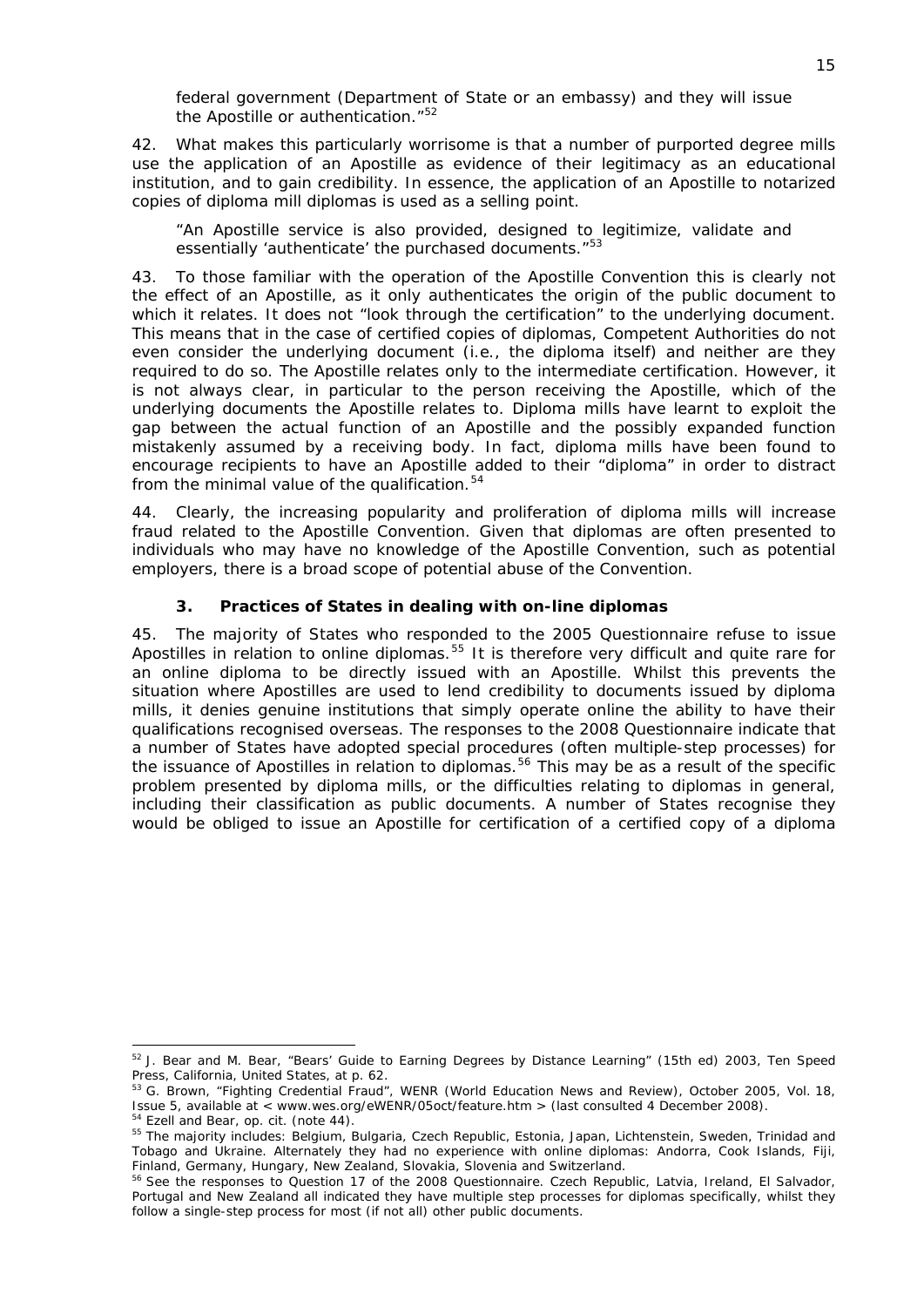issued by a diploma mill.<sup>[57](#page-15-1)</sup> Other States, however, would not issue an Apostille in such a situation.<sup>[58](#page-15-2)</sup>

# **4. Case study: St Regis University (Summary)**[59](#page-15-3)

<span id="page-15-0"></span>46. St Regis University (SRU) was one of the largest diploma mill operations in the United States and was shut down in 2005. It sold diplomas as "packages" including transcripts, and Apostillised diplomas. The operations of SRU demonstrate how easy it is to obtain an Apostille for a certified copy of a diploma. Interviews conducted in preparation for the case and released by the Internal Revenue Service, indicate that the person responsible for obtaining Apostilles said "you could have attached a dog licence to the paperwork he obtained and it would have meant as much [as the diplomas]."<sup>[60](#page-15-4)</sup> Eventually everyone involved in SRU plead guilty to mail and wire fraud and was sentenced to up to three years imprisonment.<sup> $61$ </sup> Their webmaster received a four-vear term in light of other criminal activities.<sup>[62](#page-15-6)</sup>

<span id="page-15-1"></span><sup>&</sup>lt;sup>57</sup> Denmark, Ecuador, Finland, China (Hong Kong Special Administrative Region), Japan, Moldova, Monaco, New Zealand, Slovakia, Slovenia and Turkey.<br><sup>58</sup> El Salvador, Georgia, Latvia and Ireland.

<span id="page-15-4"></span><span id="page-15-3"></span><span id="page-15-2"></span><sup>&</sup>lt;sup>59</sup> For a more complete overview, see Appendix 1.<br><sup>60</sup> Internal Revenue Service, Criminal Investigation Memoranda of Interviews, US Department of Justice, Interview record available at < http://www.hep.uiuc.edu/home/g-gollin/pigeons/exhibit\_19.pdf > (last consulted 31 October 2008).

<span id="page-15-5"></span><sup>61</sup> Unknown, "Husband, daughter of Spokane diploma mill operator enter pleas", 27 March 2008, *Seattle Times* < http://seattletimes.nwsource.com/html/localnews/2004310763\_apwadiplomamill.html > (last consulted 4 December 2008).

<span id="page-15-6"></span><sup>62</sup> B. Morlin, "Diploma mill webmaster gets 4 years for fraud, porn", 30 October 2008, *Seattle Times*, < http://seattletimes.nwsource.com/html/localnews/2008330349\_webdiplomamill30m.html > (last consulted 4 November 2008).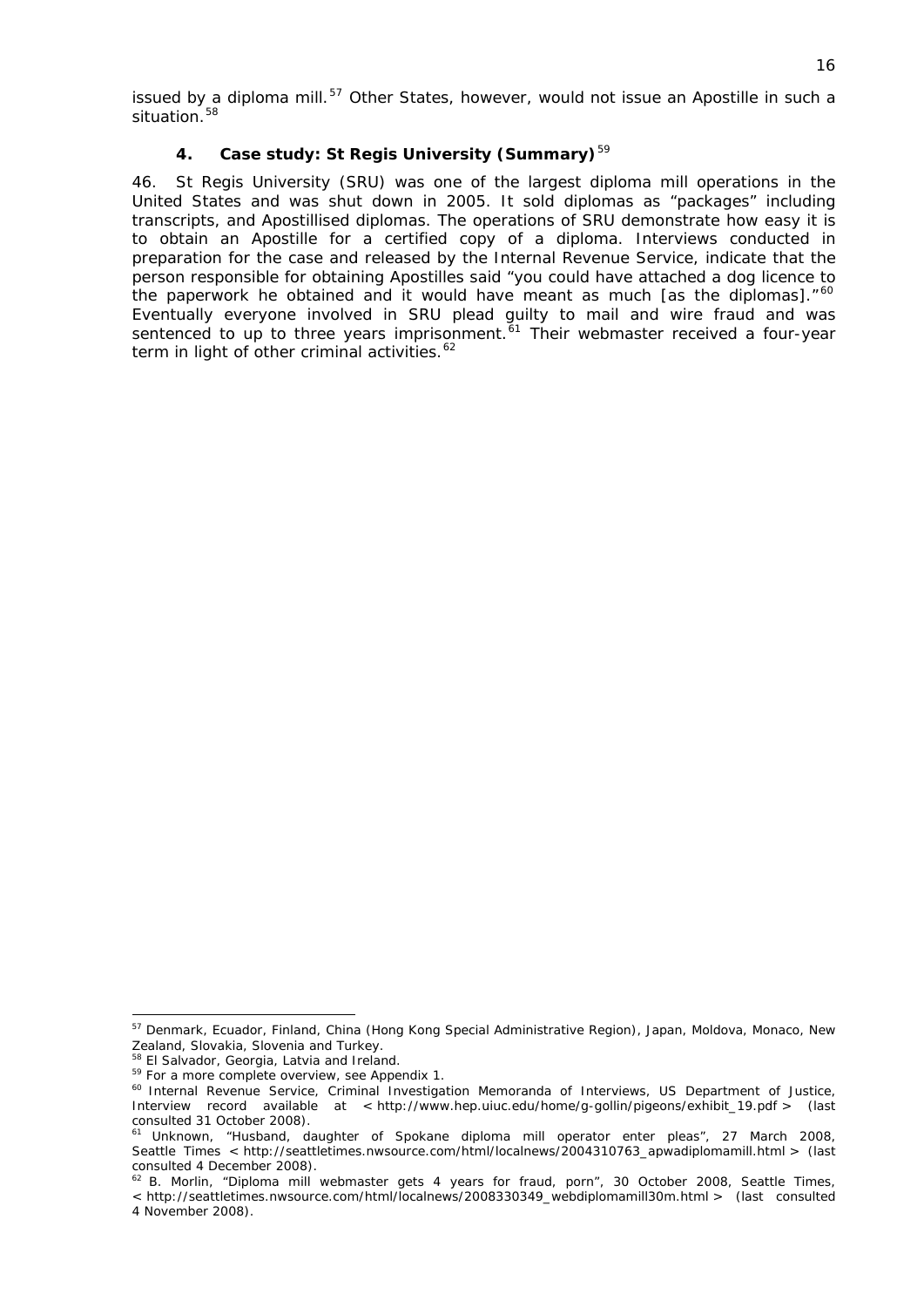### <span id="page-16-0"></span>**V. CONCLUSIONS AND RECOMMENDATIONS**

## **A. General comments**

<span id="page-16-1"></span>47. Diplomas are a very important class of documents for which Apostilles are regularly requested, and the number of requests continues to grow. However when it comes to applying the Apostille Convention to diplomas State practice varies greatly. Some States issue Apostilles *directly* for diplomas if and when the relevant diploma is regarded as a public document. Other States only issue Apostilles that relate to some form of certification; this may either be a notarial (or similar) certification, indicating that a copy of a diploma is a true copy of the original, or a certification issued by an educational authority which assesses and verifies the origin and the content of the diploma. The matter is further complicated by the fact that an Apostille may be issued for *original* public documents (diplomas or certifications) and *certified copies* of public documents.

48. Some confusion may arise as to exactly which document the Apostille relates to, in particular amongst recipients of apostillised diplomas. The Apostille may relate to the diploma itself or a certification of the diploma. Further, the effects of the Apostille are often mistaken. It is this lack of transparency and comprehension that operators of diploma mills exploit in an attempt to lend legitimacy to their "diplomas". The abuse of the Apostille Convention by diploma mills is of particular concern.

49. In light of the above, the application of the Apostille Convention to diplomas clearly merits discussion at the Special Commission in February 2009. States can learn much about the operation of the Convention in relation to diplomas from the practices of other States. The ultimate objective of these discussions must be to ensure that Apostilles are only issued for legitimate diplomas and that the Apostille system is not abused to lend legitimacy to bogus diplomas.

## <span id="page-16-2"></span>**B. Preliminary draft recommendations**

50. The Permanent Bureau acknowledges that diploma mills are a problem that goes well beyond the scope of the Apostille Convention itself and that in order to deal with the problem effectively solutions will need to have a broader scope than that suggested below. These draft recommendations are designed to deal specifically with diplomas, although some recommendations may equally apply to other public documents.

51. The Permanent Bureau submits the following preliminary draft recommendations to the Special Commission for discussion:

- 1. All States Parties are invited to carefully assess all relevant steps of the process that currently leads their Competent Authority(ies) to issue Apostilles in relation to diplomas so as to guarantee compliance with the following objectives:
	- 1.1.the issuance of Apostilles only for legitimate diplomas issued by public or similarly approved, regulated, or controlled institutions;
	- 1.2.the eradication of diploma mills;
	- 1.3.the prevention of the abuse of the Apostille system to lend legitimacy to diplomas issued by diploma mills.
- 2. In order to achieve the above objectives, States Parties are:
	- 2.1.encouraged to examine both the need, and possible means, to prevent fraud in the issuance and use of diplomas (such means might include monitoring the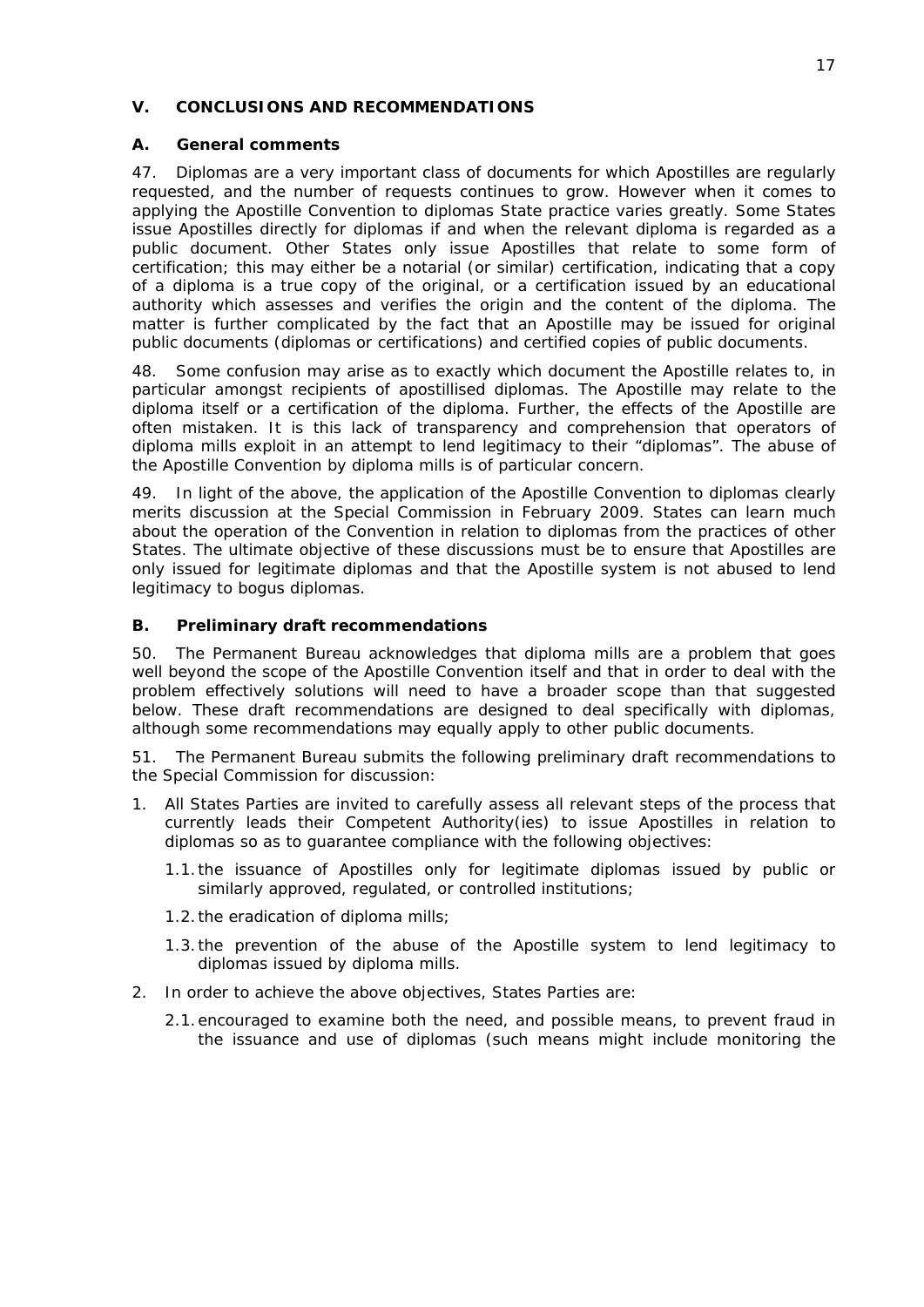issuance of diplomas and double checking diplomas when they are presented; for example through the development of relevant databases such as a graduate database);

- 2.2.invited to examine if there is a need to adopt a specific procedure to verify the origin and content of a diploma before issuing an Apostille; if so, States Parties are invited to examine the possibility of using a process whereby the authority verifying the origin and content of a diploma is also the Competent Authority that issues Apostilles to diplomas;
- 2.3.urged to ensure that diplomas issued by diploma mills are not directly apostillised;
- 2.4.invited to examine implementation of a policy which would prevent certified copies and apostillised certified copies of diploma mill diplomas entering into circulation.
- 3. It must be made clear to all parties (the applicant, the Competent Authority and the receiving person or authority) to what exactly the Apostille relates. In particular, where the underlying documentation involves certification of any kind (either certification by notary or similar authority, certifying that copy is true, or a certificate of verification by an educational authority), it must be made clear whether the Apostille relates to the diploma itself or to the certification only.
- 4. States Parties may consider the addition of relevant text or a warning explaining the limited effects of Apostilles outside the box of the Apostille itself; such a warning is particularly apropos where the Apostille does not relate directly to the diploma.
- 5. It is recommended that States raise public awareness of how to obtain Apostilles for diplomas, what exactly it is that Apostilles authenticate and their limited effect. This should be done through sources of information such as websites and brochures, and in the case of the latter two (*i.e.*, the subject of an Apostille and an Apostille's limited effect), the information should be provided at the time of issuance.
- 6. All States are invited to inform the Permanent Bureau of their efforts in pursuing the goals set out above.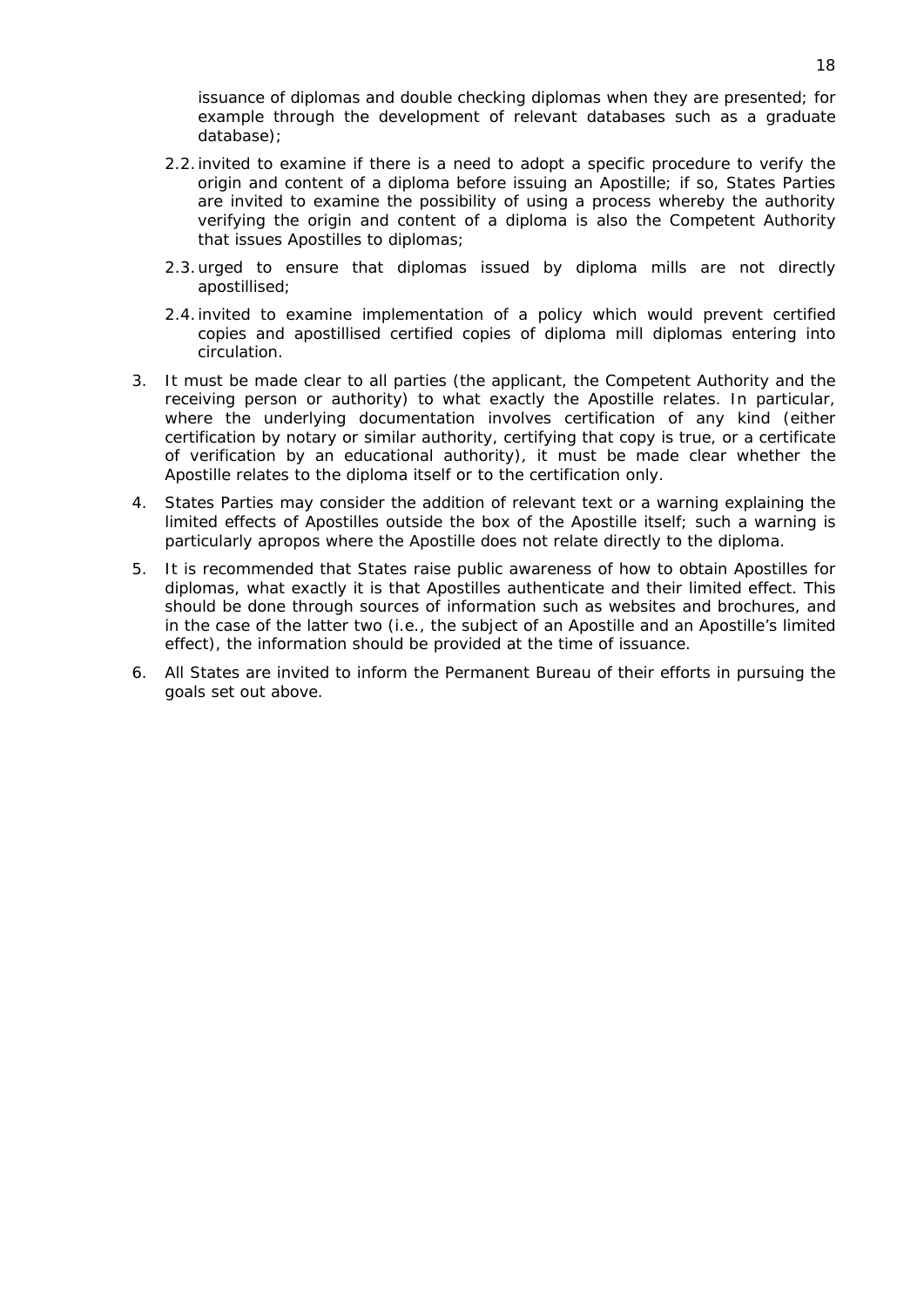#### <span id="page-18-0"></span>*APPENDIX 1: CASE STUDY ST REGIS UNIVERSITY*

St Regis University (SRU) was a diploma mill that was shut down by US authorities in 2005.<sup> $\bar{6}3$ </sup> It operated roughly 18 other front schools and obtained educational accreditation from Liberia, using less than orthodox means,  $64$  to try and validate its operations. Liberia denies SRU was ever validly accredited to operate in Liberia, [65](#page-18-3) St Regis offered an additional service for the degrees it offered that they would be apostillised so that the degrees would be accepted in the Contracting States. Indicating the lack of knowledge that exists regarding the Apostille Convention and its practical operation, the St Regis website listed that the "59 Member States" (at the time) of the Hague Conference would accept the diplomas rather than the greater number of States Parties to the Apostille Convention.

Transcripts of the interviews of those responsible for obtaining Apostilles have been made available by the Internal Revenue Service in their preparations for the case of *US v.*  Randock, et al.<sup>[66](#page-18-4)</sup> An investigation of SRU and other schools was conducted by the US Attorney for the Eastern District of Washington, and in October 2005 eight people were indicted for fraud, wire fraud and money laundering with operations spanning at least 18 states of the United States and 22 countries. Since then, SRU and its satellite schools have been closed. Those involved in the diploma mill operation pled quilty<sup>[67](#page-18-5)</sup> and the ringleaders have been sentenced to up to three years' imprisonment.<sup>[68](#page-18-6)</sup> The webmaster was sentenced to four years in prison as a result of the additional charges relating to child pornography.<sup>[69](#page-18-7)</sup>

In March 2002, an individual, Mr Novak, was hired by SRU to obtain Apostilles and authentications.<sup>[70](#page-18-8)</sup> Mr Novak would travel to Washington, DC to purchase the necessary Apostilles and authentications for the diplomas. This process had several steps. Mr Novak first went to see a notary, who notarized "Authentication Attestations". This, as stated in the interviews, indicated that the notary recognised that "the signature on that [Authentication Attestation] was true". According to the interviews, these "Authentication Attestations" appear to be documents presented by Mr Novak to the notary, when he should have in fact presented the diploma. He admits he never saw a "complete package" containing the Apostille or authentication and the diploma be sent out.<sup>[71](#page-18-9)</sup> After obtaining the notarization of the "Authentication Attestations", Mr Novak went to the

<span id="page-18-1"></span><sup>&</sup>lt;sup>63</sup> Y. Shorma, "Degrees of Deceit", 4 October 2008, South China Morning Post, Features, p. E6.

<span id="page-18-2"></span><sup>&</sup>lt;sup>64</sup> T. Bartlett, "Diploma-Mill Operators Bribed Liberian Officials for Bogus Credentials, Court Documents Say", 29 October 2008, *The Chronicle of Higher Education*, available at:

<sup>&</sup>lt; http://209.85.165.104/search?q=cache:SMpDl3WzEOwJ:chronicle.com/daily/2006/03/2006032206n.htm+Fe deral+Officials+Raid+Homes+in+3+States+in+Crackdown+on+Diploma+Mill&hl=en&ct=clnk&cd=2&gl=us >

<sup>(</sup>last consulted 17 November 2008); A. Ezell, Counterfeit Diplomas and Transcripts, 2008, American Association of Collegiate Registrars and Admissions Officers (AACRAO) at p. xi.

<span id="page-18-3"></span> $65$  See Liberian Embassy press release, available at < www.embassyofliberia.org/news/item\_a.html > (last consulted 30 November 2008).

<span id="page-18-4"></span><sup>66</sup> *US v. Randock, et al.,* filed 10/05/2005 (case no. 2:2005cr00180); Indictment by US Attorney available online at < www.hep.uiuc.edu/home/g-gollin/pigeons/USA\_press\_release.htm > (last consulted 28 October 2008).

<span id="page-18-5"></span><sup>&</sup>lt;sup>67</sup> US Department of Justice, United States Attorney Eastern District of Washington, "Online diploma mill promoter sent to prison", 3 July 2008, available online at:

<sup>&</sup>lt; http://www.usdoj.gov/usao/wae/press\_releases/2008/docs/070308\_Randock\_Sentence.pdf > (last consulted 5 November 2008).

<span id="page-18-6"></span><sup>68</sup> Morlin, *op. cit.* (note 62). 69 *Ibid.*

<span id="page-18-8"></span><span id="page-18-7"></span> $70$  The process undergone by Mr Richard Novak to obtain Apostilles and authentications is detailed in the first interview of the bundle, dated 13 December 2005, paras 6 to 15.

<span id="page-18-9"></span><sup>71</sup> Interview of 13 December 2005, para. 12.